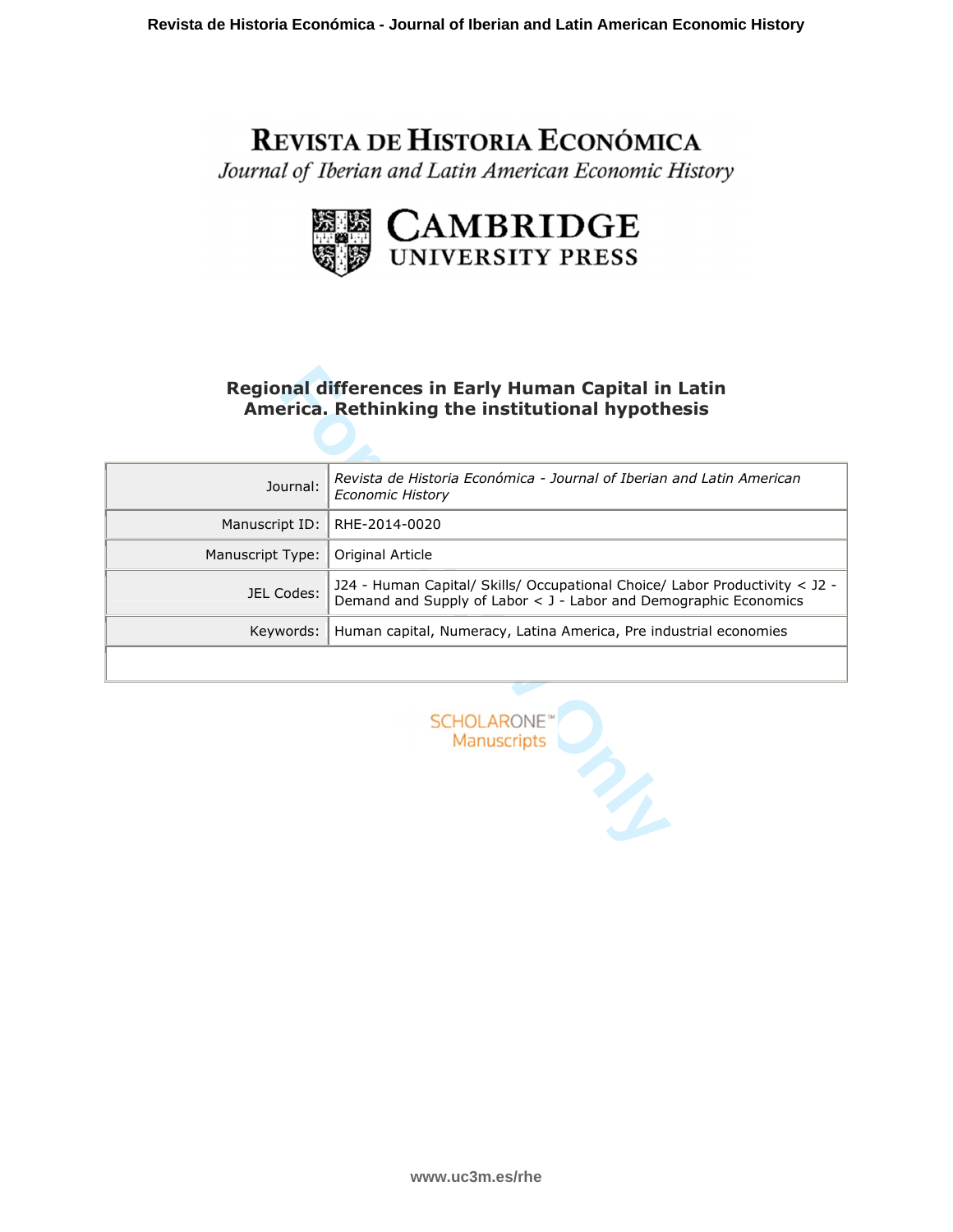Regional differences in early human capital in Latin America: Rethinking the institutional hypothesis.

## Abstract

The economic disadvantage of Latin America in relation to Europe is one of the main debates in economic history. Recent research focused on the institutions generated in the colonial period to explain this disadvantage. But who created those institutions? In which level did human capital influence the creation of institutions? This paper reviews the debate around institutional determinants of economic growth in Latin America. It argues that the formation of human capital varies widely within countries in Latin America, and the basements of early human capital were given before the early 1750s. However, it was not until 1850 that the formation of human capital started being a determinant for current economic growth.

Keywords: Human Capital, Numeracy, Latin America, Growth, Pre-industrial Economies.

JEL: I25, N30, N36, O40, P40

### Resumen

pital started being a determinant for current economic g<br>
Numeracy, Latin America, Growth, Pre-industrial Eco<br>
P40<br>
de América Latina con respecto a Europa forma par<br>
oria Económica. La literatura más reciente se ha foca<br> La desventaja económica de América Latina con respecto a Europa forma parte de uno de los debates fundamentales de la Historia Económica. La literatura más reciente se ha focalizado en las instituciones generadas en el período colonial para explicar esta desventaja. Pero, ¿quién ha creado esas instituciones?, ¿en qué nivel el capital humano influyó en la creación de estas instituciones? Este artículo revisa el debate en torno a los determinantes institucionales del crecimiento económico en América Latina. Argumenta que la formación de capital humano varía considerablemente entre los países de América Latina y que las bases del capital humano temprano ya estaban dadas antes de 1750. Sin embargo, fue después de 1850 que la formación de capital humano comenzó a ser determinante para el crecimiento económico actual.

Palabras clave: Capital humano, habilidades matemáticas, América Latina, Crecimiento económico, Economías pre industriales.

JEL: I25, N30, N36, O40, P40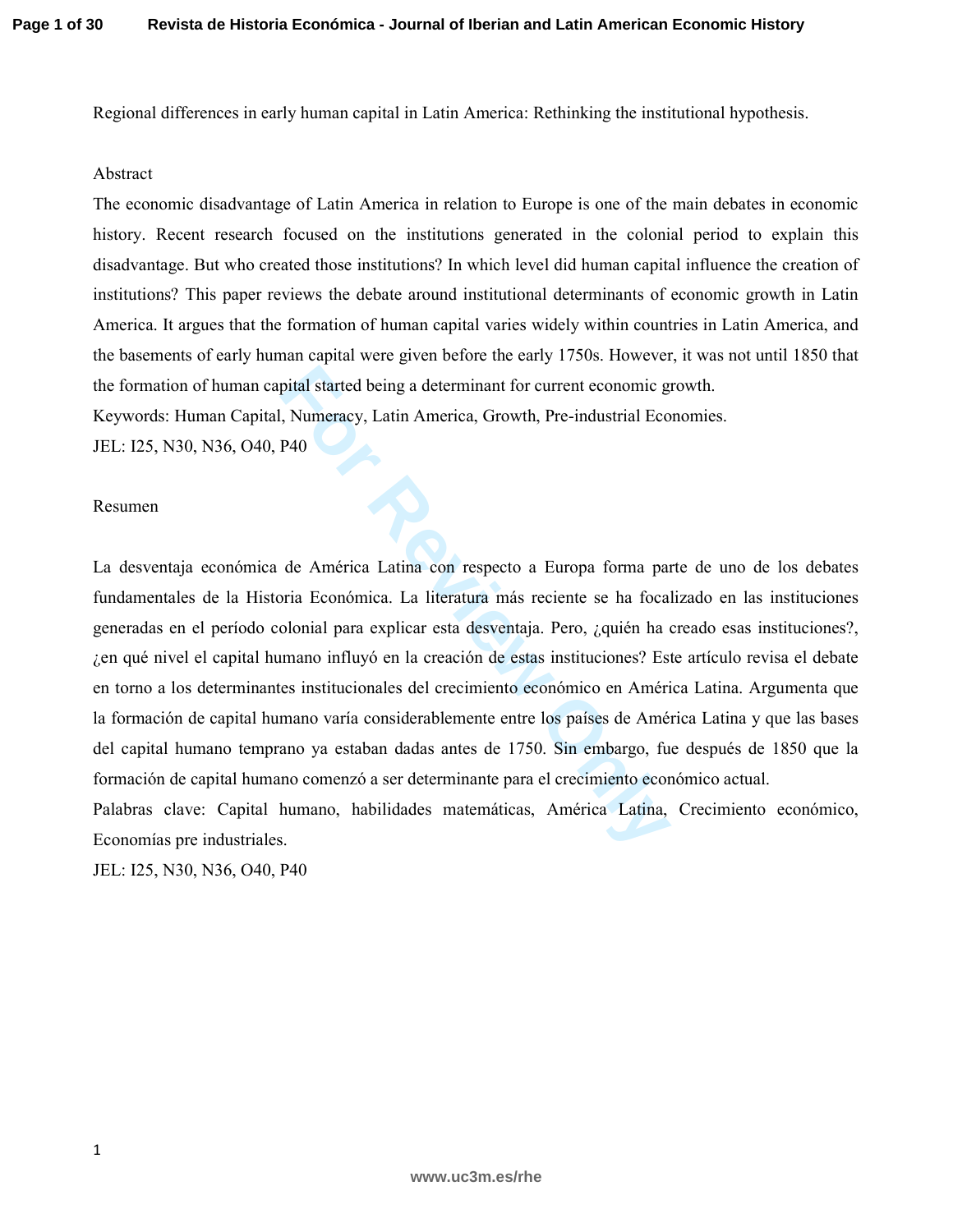1. Introduction

l

"Institutions and culture first; money next; but from the beginning and increasingly, the payoff was to knowledge."<sup>1</sup>

mai ractors can explain differences in economic develop-<br> **For Review Or and Alter Scheme Scheme Scheme Scheme Scheme Scheme Scheme Scheme Scheme Scheme Scheme Scheme Scheme Scheme Scheme Scheme Scheme Scheme Scheme Scheme** One of the more influential debates in the economic history is the economic disadvantage of Latin America in relation to Europe. Among the main theories in which this disadvantage is explained, those linked with the institutional explanation have acquired a predominant role. Especially the institutions promoted by the conquerors who once settled in the region (Acemoglu, Jhonoson and Robinson 2001, 2002). These authors provide evidence that colonial factors can explain differences in economic development. Those explanations argue that, depending on the local conditions, colonizers either set up extractive or inclusive institutions in a given country. This argument is complemented with the idea that the institutions promoted by the conquerors were related to natural resources, hence the main economic activity of the country, and a little further, with the main economic activity of the regions within the countries (Bruhn and Gallego, 2012). These researchers tend to analyse the conditions under which Latin American countries were more affected by colonisation.

Excluding some works, the point of these researchers tends to compare the economic performance of Latin America from a national point of view, taking into account institutional, geographical and economic factors. The contribution of this paper is mainly:

- a. The incorporation of regional analysis. The aim is to analyze whether the regional inequalities in education aggravated or smoothed within countries during the period from 1650 to 1850.
- b. To include human capital formation as a determinant factor of the performance of Latin America. The aim is to analyze on which level the regional variables influenced human capital formation.

I collected data from parish registers (death and marriages registers) from nine countries of Latin America: Argentina, Bolivia, Brazil, Chile, Colombia, Ecuador, Peru, Paraguay and Uruguay from the period 1650 to 1900. The objective is to have a representative panorama of the main geographical regions. From these registers I will approximate to human capital formation in each national province and geographical area. I will use the age heaping technique (numeracy) as a proxy for human capital formation.

The paper is organized into seven sections. Section (2) discusses the theoretical background with a focus on institutional theory and the main debate around it. The main literature related to the topic is presented in this section. Section (3) describes the historical background with special emphasis on the early factor endowments of each region and the literature related to the early human capital in Latin America. Section (4) presents the methods: the age heaping technique and the data set. Section (5) analyses the numeracy trends at the cross-country and regional level, the cartography approach and the inequalities of the regional

<sup>2</sup>   $^1$  Landes, David (1998), The Wealth and Poverty of Nations: Why some are so rich and some so poor, London, Little brown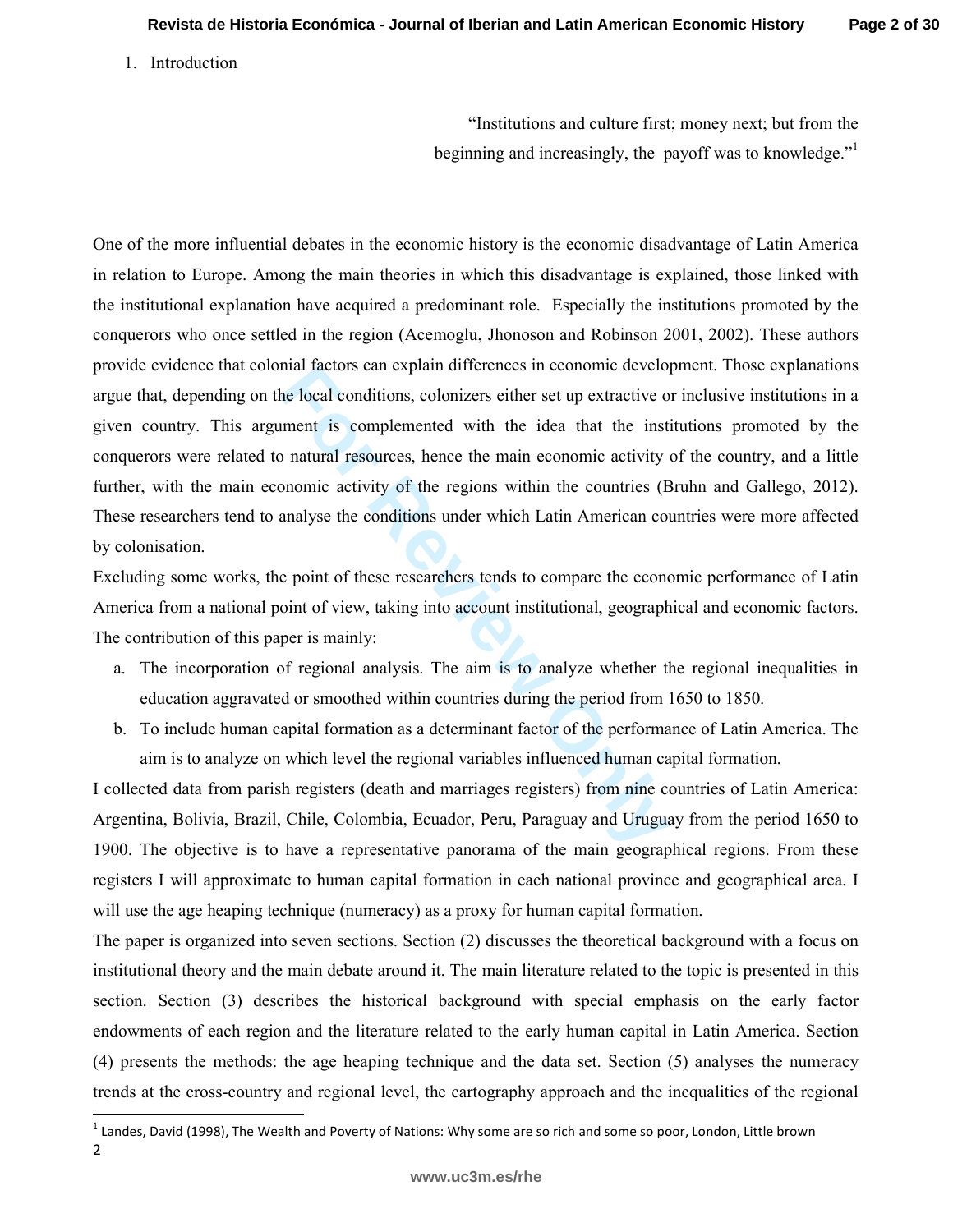human capital distribution. Section (6) presents the results of the regressions and analyses the possible determinants of early human capital formation and current economic development. Section (7) concludes. Tables and figures are provided in the Appendix.

- 2. Institutions, human capital
	- 2.1 Institutions as determinants of economic growth

**For Review Only** One of the most emblematic works in which the institutional determinants of economic growth are analyzed is "Reversal of fortune: Geography and institutions in the Making of the Modern World Income Distribution" (Acemoglu, Johnson and Robinson, 2002). The reversal revisits the links between economic development and geographic factors. These authors argue that the reversal of fortune reflects changes in the institutions resulting from European colonialism. The European intervention appears to have created an institutional reversal among the conquerors and the colonies as the Europeans introduced institutions encouraging investment in regions that were relatively poor and sparsely populated in the pre-colonial times (Acemoglu, Johnson and Robinson, 2002). Many authors are devoted to making the idea of institutional determinism stronger. The common factor is that the institutions created in colonial times have formed the basis of the current institutions, which are responsible for economic growth. The reason that the "good" institutions were generated in sparsely populated and relatively poor areas is because this enabled Europeans to settle in large numbers and develop institutions encouraging investment. In contrast, those densely populated and relatively prosperous areas made extractive institutions more profitable for the colonizers (Acemoglu, Johnson and Robinson, 2002). Colonizers established extractive institutions in places where the net benefits of having extractive institutions exceeded the net benefits of setting up inclusive institutions. They argue that three main factors played a key role in determining the net benefits of the institutions: first settler mortality, second pre-colonial population density and third the natural environment for activities with strong economies of scale. The institutional hypothesis of AJR is strongly accepted by other researchers and it is closely related to the work of Coatsworth (1993), Engerman and Sokoloff (1997, 2000), and Easterly and Levine (2002), who emphasize the adverse effects of the plantation complex on the Caribbean and Central America working through political and economic inequality. Another work linked to the institutional hypothesis is "Good, bad and ugly economic activities: do they matter for the economic development?" (Bruhn and Gallego 2012). This paper uses an argument related to AJR to explain within-country variation in economic development across the Americas. The authors argue that colonizers engaged in different economic activities in different regions of a country. Some of these activities were "bad" since they tended to create extractive institutions and encouraged fewer Europeans to settle in the area; other activities were "good" and created inclusive institutions and encouraged more Europeans to settle the region; and the rest of the activities were "ugly" since they used the native population as an exploitable resource (Bruhn and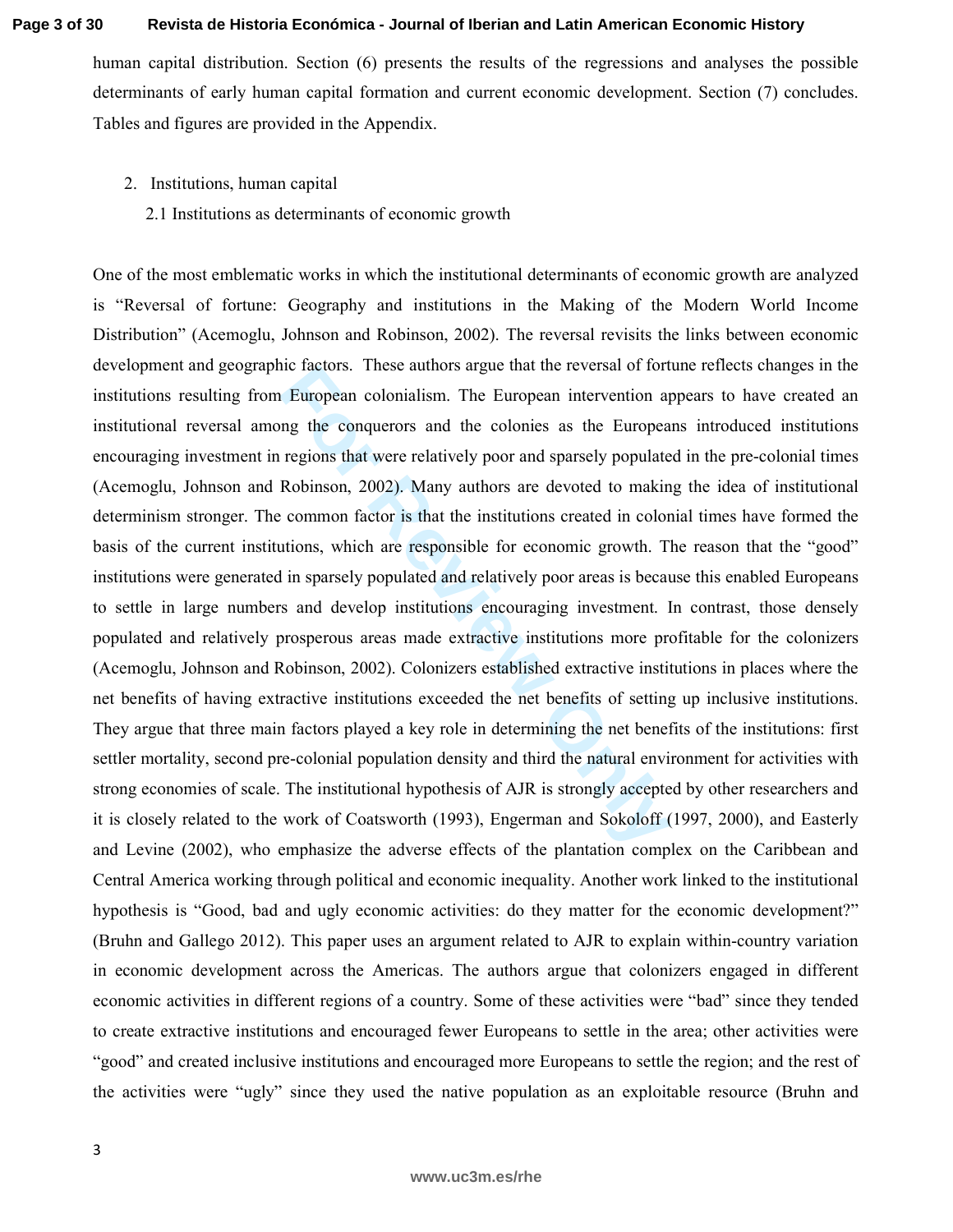Gallego 2008). The significant contribution of this paper is that it introduces the analysis at the regional level.

The institutional hypothesis has in common that the period in which the institutions were shaped was during the Colonial era. Some characteristics such as the factor endowments, pre-colonial population density and the early "wealth" of the conquered area were key factors in this institution's shape. With some variances among the research, there is a strong acceptance in the literature of the institutional hypothesis.

### 2.2 The link between institutions and human capital formation

E intended to transfer as much as possible of the reso<br>
lonization did not require the introduction of extensive<br>
and balances against government power. It also did not<br>
This kind of institution therefore discouraged inves How could this institutional shape have determined human capital formation? According to AJR (2001) extractive institutions were intended to transfer as much as possible of the resources of the colony to the colonizer. This kind of colonization did not require the introduction of extensive civil rights, protection of property rights, or checks and balances against government power. It also did not require big settlements of Europeans in the colonies. This kind of institution therefore discouraged investment in physical and human capital and had a negative impact on long-run levels of development. With the set up of inclusive institutions, on the other hand, it was possible to put into place constraints on government expropriation, an independent judiciary, property rights enforcement, equal access to education, civil liberties, and unrestrained immigration from Europe. That is why Europeans settled these regions. Inclusive institutions lead to high long-run levels of development.

But who shaped these institutions? Glaeser et al (2004) revisit the institutional hypothesis. They discuss whether political institutions cause economic growth, or whether, alternatively, growth and human capital accumulation lead to institutional improvement. The idea that economic growth and human capital cause institutional improvement is most closely associated with the work of Lipset (1960). Lipset argued that educated people are more likely to resolve their differences through negotiation and voting than through violent disputes. Education is needed for courts to operate and to empower citizens to engage with government institutions. Literacy encourages the spread of knowledge about the government's malfeasance. According to this view, countries differ in their stocks of human and social capital—which can be acquired through policies pursued even by dictators—and institutional outcomes depend to a large extent on these endowments (Djankov et al. 2003).

The hypothesis of Lipset has received considerable support in the work of Przeworski, (Alvarez et al 2000) and Barro (1999). They both emphasize the need for secure property rights to support investment in human and physical capital, and they both see such security as a public policy choice. However, the institutional view sees the pro-investment policies as a consequence of political constraints on government (Glaeser et al 2004).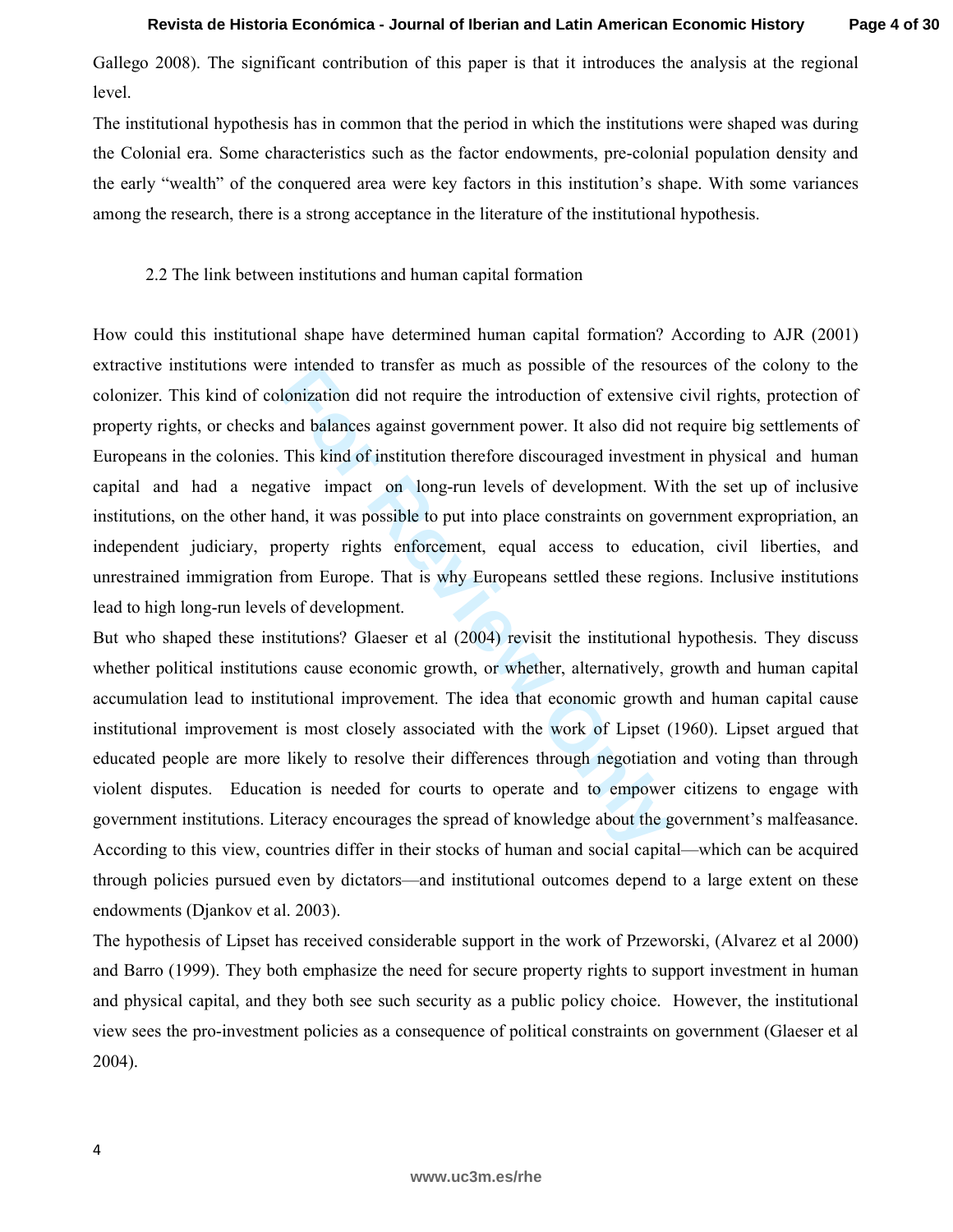# 3. Historical background

# 3.1 Early factor endowments

ary cuntration in the temperate forest (soutneast USA, ferent spatial distribution of economic activities in the *A* dification until the early 19th century. It is possible to most all the sugar and other tropical crops gr Latin America covers an area of 20,541,000 km², approximately 14 percent of the world´s land surface. Although so large, and so long from end to end, Latin America has certain features that provide cultural unity. Most important, perhaps, is its location in a particular part of the world relatively remote from outside influences. In such a large area, virtually every kind of climate is to be expected and almost all types of vegetation are encountered, and crops grown. According to Cole (1965) the inhabitants of pre-Columbian America could be divided into hunters and gatherers on the one hand and cultivators on the other. The cultivators were two main kinds, shifting and sedentary. Shifting cultivation was found mainly in the tropical forest areas, sedentary cultivation in the temperate forest (Southeast USA), drier areas and mountain areas. By about 1600 a different spatial distribution of economic activities in the Americas had emerged and this remained without modification until the early 19th century. It is possible to distinguish the following types of economies: a) almost all the sugar and other tropical crops grown on plantations for export to Europe were produced along the 6,000 km line. Sugar was grown in small quantities elsewhere, but largely for local consumption. b) The mining areas of Mexico, Peru and Minas Gerais in Brazil were not determined by the distance from Europe but by the occurrence of accessible deposits of gold, silver and later precious stones. c) In lands that were neither humid nor densely forested nor excessively dry, the raising of livestock, especially cattle, developed in the colonial period. These areas are relatively thinly populated; the cattle were either loosely organized in large *estancias* or left to roam wild (*ganadería extensiva*). Cattle were mainly used in the colonies for a large number of purposes such as saddler, storing water and carrying liquids, making clothing and so on. The most extensive areas of cattle were in the northern part of Mexico, the northern part of Argentina, the land behind the coast of Brazil, Uruguay, the llanos of Venezuela, and Cuba (Cole 1965).

Some theories of economic development for Latin America have as well put considerable attention on the structural features of the region. For example, the land-tenure system, which was inherited from the Iberian Peninsula, was seen as an obstacle to development; and the legal and administrative apparatus, which was inherited from the colonial powers, was seen as a barrier to private entrepreneurship and efficient decision making in the public sector. However, the institutional and structural landscape inherited from the colonial period was not homogeneous and has changed significantly over time (Bulmer Thomas 2003).

The institutional hypothesis concerning the factor endowments and the "good" and "bad" activities (c.f. 4) goes further with the commodities lottery highlighted by Bulmer-Thomas. This author stresses that the factor endowments differ in terms of their relative demand. Some commodities, such as meat, have enjoyed and still enjoy relatively high income elasticity of demand. Others, such as coffee, have seen income elasticity decline over time, as this product has moved from being a luxury good to being an article of basic consumption. Some commodities such as gold have no close substitute, whereas others like cotton face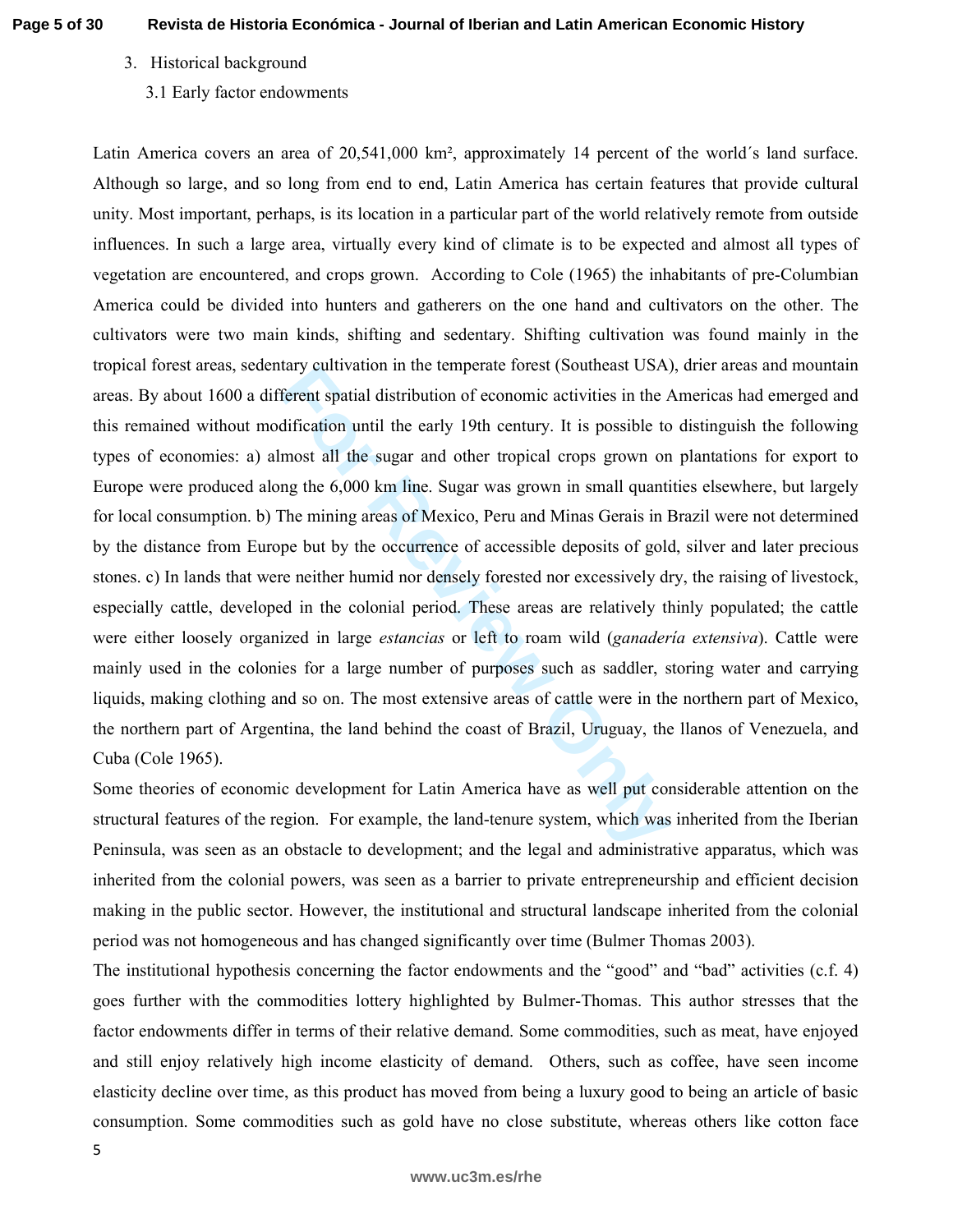competition from synthetic products, so that the price elasticity of demand is high (Bulmer-Thomas 2003). Hence, factor endowments not only had created "good" or "bad" institutions, but they also faced different rivals throughout time. Again, which kind of human capital was required by each commodity? Why is it relevant to analyze the human capital formation?

# 3.2 Human capital in Latin America: Brief literature review

Human capital is considered one of the most important determinants of economic growth, especially during the transition from Malthusian stagnation to modern growth. This fact was highlighted by the endogenous models of growth (Romer 1990; Lucas 1988) and more recently by the unified growth theory (Galor 2005; Galor and Moav 2002; Galor and Weil 2000). However, this fact was not recognized in a great part of Latin American history. According to the literature some of the colonial settlements were created and their resources shipped back to the Old World for profit. Education was for the colonizers, the only transmission of an ornamental culture (Gomes 1993; Azevedo 1963).

Once the independence was achieved, the Latin American countries kept their export-oriented economies based on mining and agricultural products, such as coffee, sugar, cacao and wheat. Some countries, such as Argentina, Chile, Costa Rica and Uruguay, started the modernization of their educational systems and received corresponding benefits (Furtado 1970; Prebisch 1963). In this context the whole continent and especially those countries with strong mining economies were affected by investment in human capital formation.

for and well 2000). However, this lact was not recogniting to the literature some of the colonial settlements to the Old World for profit. Education was for that culture (Gomes 1993; Azevedo 1963). Sa schieved, the Latin A Recent research reveals the importance of the set up of human capital indicators to analyze the Regional Differences in Europe (Hippe and Baten 2011). As the researches devoted to the reconstruction of early regional GDP, the construction of human capital indicators in the regional perspective contributed to the analysis of regional inequalities in education in Europe. However, the regional differences in human capital in Latin America is still unexplored. As was said above, this paper is a contribution toward filling this gap in the literature.

Concerning the national level, many efforts have been made to analyze the human capital trajectories of the different countries of Latin America. Taking into account large databases of Latin America and developed countries, studies have found that inequality in education was higher in Latin America before the 20th century. Globalisation in the 20th century seems to have had positive effects by reducing educational inequality (Baten and Mumme 2010). Regarding numeracy (mathematical skills), they argue that Latin America was on a path of convergence with Western Europe during the early 18th century and there was stagnation of numeracy levels in the 19th century. Furthermore, they found that the differences between the countries increased in this period (Manzel, Baten and Stolz 2011).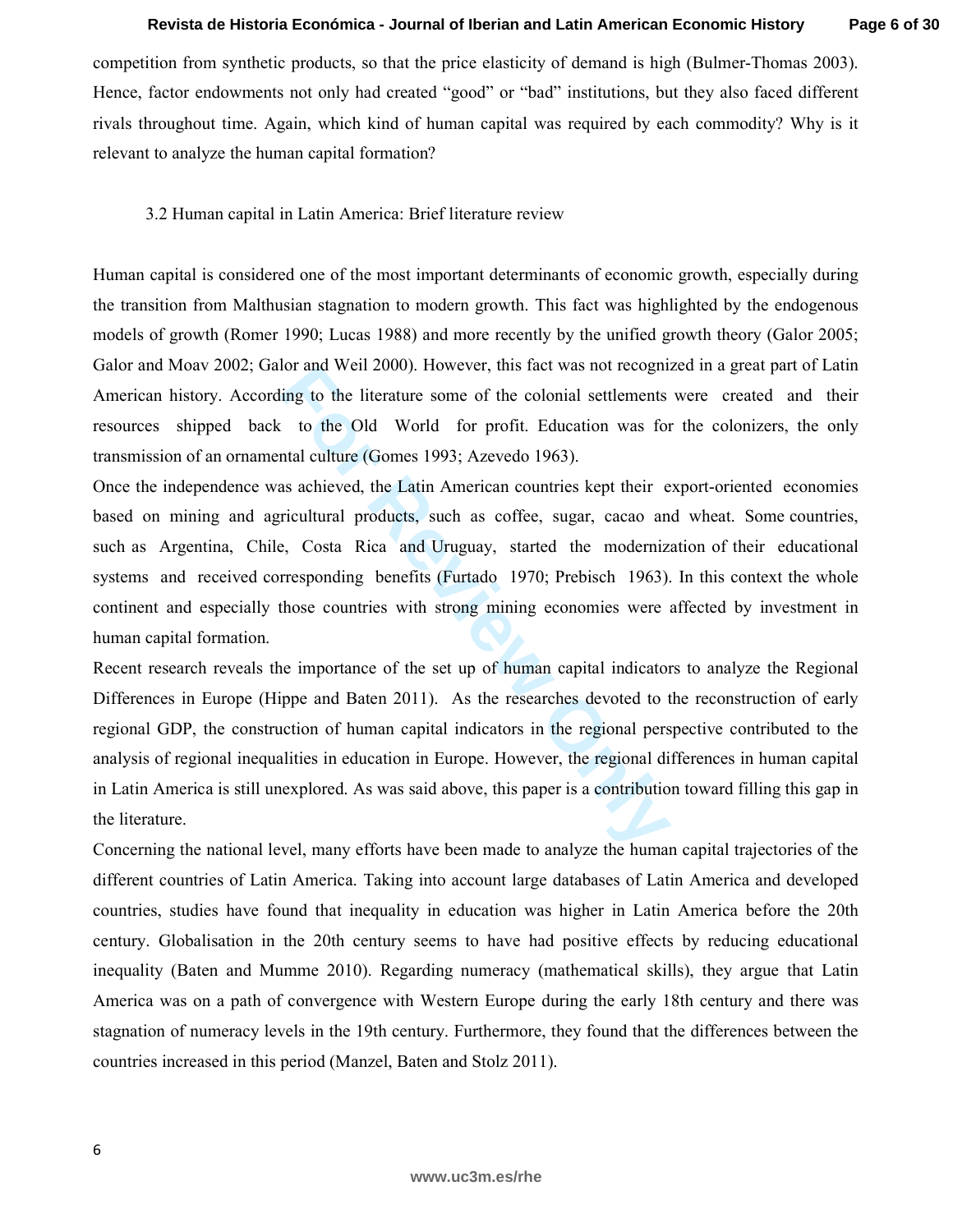#### **Page 7 of 30 Revista de Historia Económica - Journal of Iberian and Latin American Economic History**

In this paper I will introduce a regional analysis of the human capital formation in Latin America. The aim is to analyze differences among the regions and possible divergences of human capital formation within the countries.

- 4. Methods
	- 4.1 Age heaping from marriage and death registers

Even though recent research has introduced indicators on human capital formation for early periods, data availability is still a limiting factor. Unfortunately, evidence on regional inequality of human capital in Latin America before modernization is scarce. As human capital cannot be measured directly, it has to be approximated by related, quantifiable variables. Examples of such proxies employed for modern times include literacy, numeracy, enrollment rates, years of schooling or books per capita (e.g., A´Hearn et al 2009; Baten and van Zanden 2008; Benavot and Riddle 1988).

quantinable variables. Examples of such proxies en<br>*Formal Condot*, encollment rates, years of schooling or books per c<br>en 2008; Benavot and Riddle 1988).<br>to measure human capital formation (literacy and schoolevels before Most of the methods used to measure human capital formation (literacy and school enrollment) are not able to estimate human capital levels before the second part of the 19th century. For instance, school enrollment data is generally rather scarce in Latin America as compulsory education started after 1870 (Rama and Tedesco 1979). Literacy rates are obtained by signature rates in a large number of studies (Reis 2005; Mitch 1993; Schofield 1991) but unfortunately this indicator is not always available in order to compare the regions of Latin America on a larger scale.

With the age heaping technique it is possible to avoid the limitations of the lack of data as usually age appears in a big part of documents such as census and parish registers. This is the reason why this technique has been used in recent studies (e.g., A´Hearn, Baten et al 2009; Baten and Mumme 2010; Manzel, Baten and Stolz 2011; Juif and Baten 2011; Friesen, Baten and Prayon 2012).

The age heaping method investigates the numeric skills of a population. It uses the declarations made in different documents such as census or parish registers. In this paper it is calculated by using a transformed Whipple index. The quality of age reporting can be measured by means of age-heaping indices to detect the degree of preference for or avoidance of certain ages. Among standard indices (Bachi 1951; Myers 1976; Zelnik 1961), $^2$  the Whipple index is the most widely applied.<sup>3</sup>

The original Whipple index is obtained by summing the number of people in the age range 23–62 (inclusive) and calculating the ratio of reported ages ending in 0 or 5 to one-fifth of the total sample. As pointed out above (c.f. 3.1), the index assumes a linear distribution of ages in each range of five years, i.e. a continuous and linear decrease in the number of persons of each age within the age range considered. Low ages (0–23

7

l

 $^2$  The methods used to calculate these indices are in Shyrock and Siegel (1976: 115–119).

 $3$  A'Hearn et al (2009) argue that this is the only index that fulfills the desired properties of scale independence (a linear response to the degree of heaping) and that it offers a reliable ranking of samples among which the degree of heaping varies.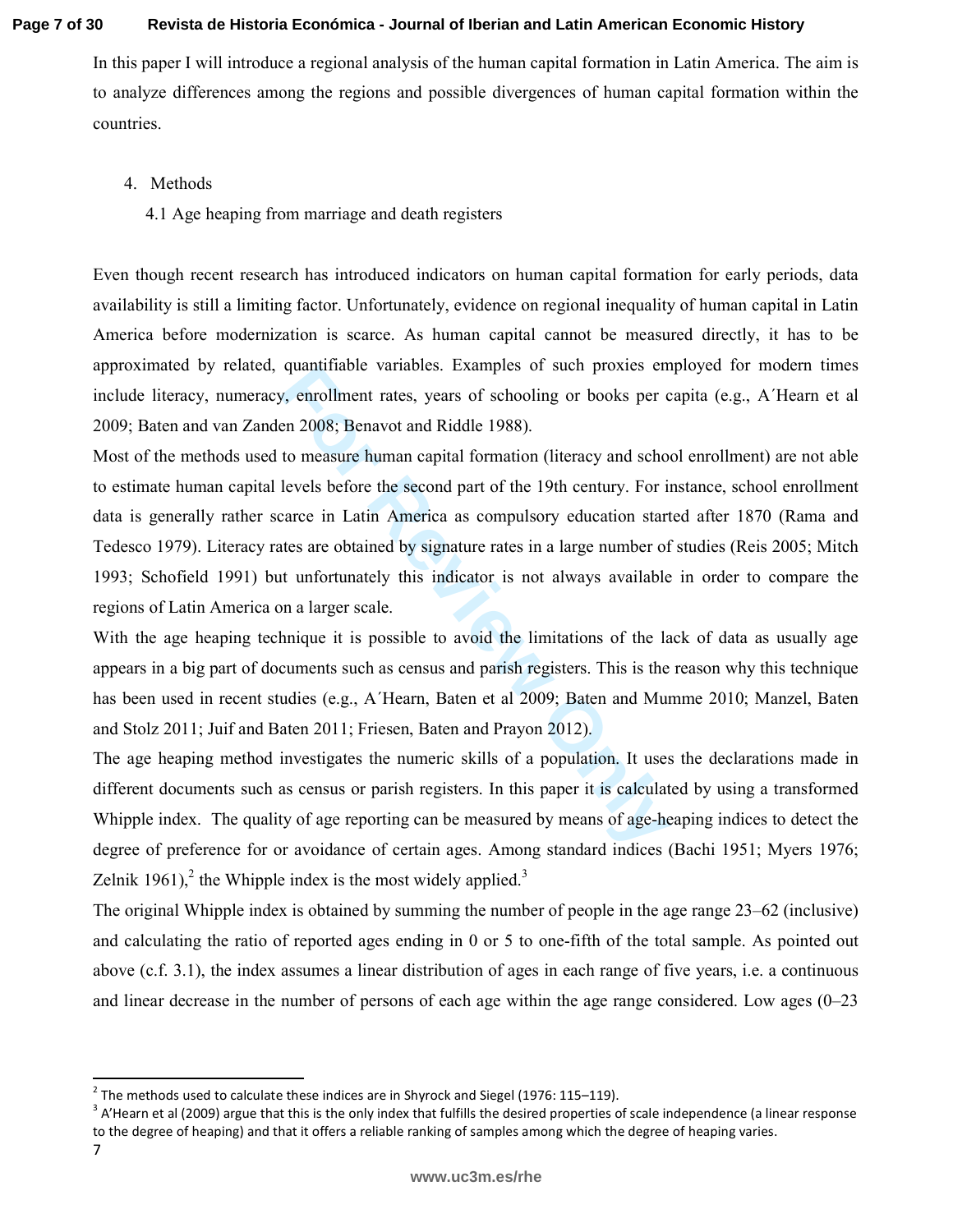years) and high ages (72 years and above), for which the linearity assumption is not plausible, are excluded from the calculation (Spoorenberg and Dutreuilh 2007). Thus:

$$
Wh = \left(\frac{(Age25 + Age30 + Age35 + ... Age60)}{1/5 \times Age23 + Age24 + Age25 + ... + Age62}\right) \times 100
$$

A'Hearn et al (2009) suggested another index for an easier interpretation: the ABCC index.<sup>4</sup> This is a simple linear transformation of the Whipple index and yields an estimate of the share of individuals who correctly report their age. The index takes the values between 0 and 1. A value of 0 means total age heaping whereas a value of 1 means no heaping at all.<sup>5</sup>

I calculated the age heaping of marriages registers. Other studies in which the ABCC was calculated with parish registers have demonstrated that that heaping in marriages registers seem to be less pronounced than in death registers or census (Plötz 2013, Bucher 2013). For this reason I corrected the ABCC values by a correction factor (see Bucher 2013). 6

### 4.2 Data

Instrated that that heaping in matriages registers seem to<br>**Formally** and the reapong in matriages registers seem to<br>**Formally** and the review of the period 1600 to 1850 from the web site familysear<br>Tricial standardisation The data collected are marriage registers from Argentina, Brazil, Bolivia, Chile, Colombia, Ecuador, Peru, Paraguay and Uruguay in the period 1600 to 1850 from the web site familysearch.org. Although in Latin America there is not an official standardisation of the regions (at the macro level), I used the National and current territorial definitions to classify the different provinces. Depending on the year of the register I collected from 40 to 55 provinces of the whole continent. The main difficulty of this pre-statistical data is that there is not the same number of registers for each period. Furthermore, the regional specification is not well defined for all the countries. That is the reason why I have data for some provinces in 1750 that are not continuous throughout time.  $Wh = \left(\frac{(Ag)}{1/5 \times A}\right)$ <br>A'Hearn et al (2009)<br>linear transformation<br>report their age. The<br>value of 1 means no<br>I calculated the age<br>parish registers have<br>in death registers have<br>in death registers of<br>correction factor (see<br>4.

The marriages registers are lists of the people who got married in the parish. The data collected is the names of the grooms, gender, birth and marriage place, and age. The advantage of having the birth, marriage and death place is that it is possible to collect regional data within the countries. The main outcome variables of this analysis are age and birthplace. With the ABCC index calculated from the age, I approximate to human capital formation in the different provinces of Latin America.

 $\overline{\phantom{a}}$ 

<sup>&</sup>lt;sup>4</sup> The name results from the initials of the authors' last names plus Greg Clark's, who suggested this in a comment on their paper. Whipple indices below 100 are normally caused by random variation of birth rates in the 20th century rich countries. They do not carry important information; hence, they are normally set to 100 in the ABCC index. <sup>5</sup>

 $5$  To visualize the evolution of the ABCC index by birth decades, I calculated the birth decade of each group by the median age. For example, in the cohort 23–32 years old, I calculated the birth decade of those who are 27 years old. Furthermore, I excluded from the calculation those cases that were less than 30 registers.

 $6$  I limit the data to the years above 23 and below 72 years old. Under 23 years it is possible that the individuals did not declare the ages themselves. Ages above 72 may be prone to a selection bias because those only who still alive can be counted (see Crayen and Baten 2010)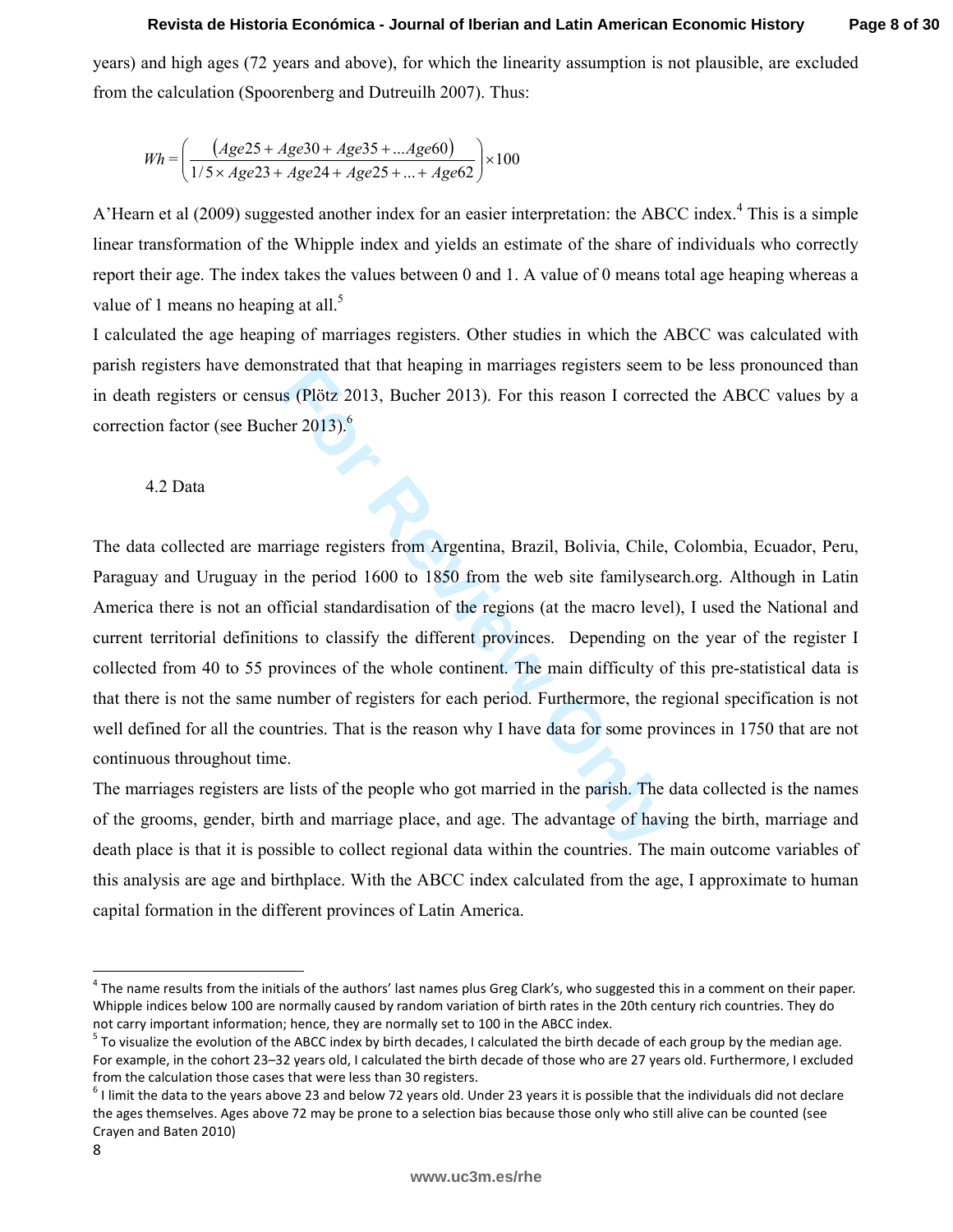# 5. The development of human capital in Latin America

# 5.1 Numeracy trends: Cross-country and regional levels

To obtain a general idea of the distribution of ABCC values for Latin America, I calculated the ABCCs for nine South American countries between 1650 and 1850. All the trends are presented in half decades, taking into account the birth decade of the person. Figure 1 displays the results of the numeracy trends at crosscountry level in the marriages registers. The pattern of the numeracy trend is consistent with the institutional hypothesis given above (Sections 2.c and 2.d). In this figure Argentina, Uruguay and Brazil have the highest numeracy levels, and Bolivia remains with the lowest numeracy values. The high levels of numeracy are linked with the institutional hypothesis in two ways:

- *Populated* until the conquerors established the settlement *populated* until the conquerors established the settlement ons in the South of Brazil and North Uruguay). These to mplates of new settlement economies. This conc 1. In the first place are countries of relative late colonization (mainly Argentina and Uruguay), and that were relatively *low populated* until the conquerors established the settlements (with the exception of the Jesuitical missions in the South of Brazil and North Uruguay). These territories are considered by the literature as templates of new settlement economies. This concept was created by economic historiography to describe the characteristic patterns of the extra-European regions of template weather (Nurkse 1961; Armstrong 1978; Fogarty, Gallo and Diéguez 1979; Fogarty 1977; Denoon 1983; Platt and Di Tella, 1985; Schedvin 1990; Cain and Hopkins 1993; Lloyd 1998; McAloon 2002; Bértola and Porcile 2002). These regions, unlike the tropical countries, reached high income levels in the early 20th century. This fact is linked with the institutional hypothesis, which highlights that the low populated territories benefited from "better institutions" as the conquerors settled these areas replicating their own institutions.
- 2. In the second place these territories are mainly *livestock economies* (mainly the Pampa Argentina, Uruguay and the South of Brazil). That means that the main natural resources of these economies were leather (before the refrigeration of meat) and after modernization meat and other derivatives of the cow. According to the institutional hypothesis economic activities such cattle or agriculture shaped better institutions compared to plantation or mining economies.

At least two of the assumptions of the institutional hypothesis are confirmed in the numeracy trends at the cross-country level. Lower settled regions in the pre-colonial era and cattle economies show high numeracy values throughout time.

Figure 1 shows that Bolivia has the lowest levels but also Peru and Colombia have low numeracy rates. Peru and Bolivia have in common that they were countries of early colonization and were *densely populated* by native civilizations when the conquerors arrived to these territories. The natural resources of these economies were also different from the new settler economies: the main resource was *mining* (the silver and other metals). According to the literature that means that in these economies were established, since the early period, an extractive institution with the objective of exploiting silver mines. Furthermore, the amount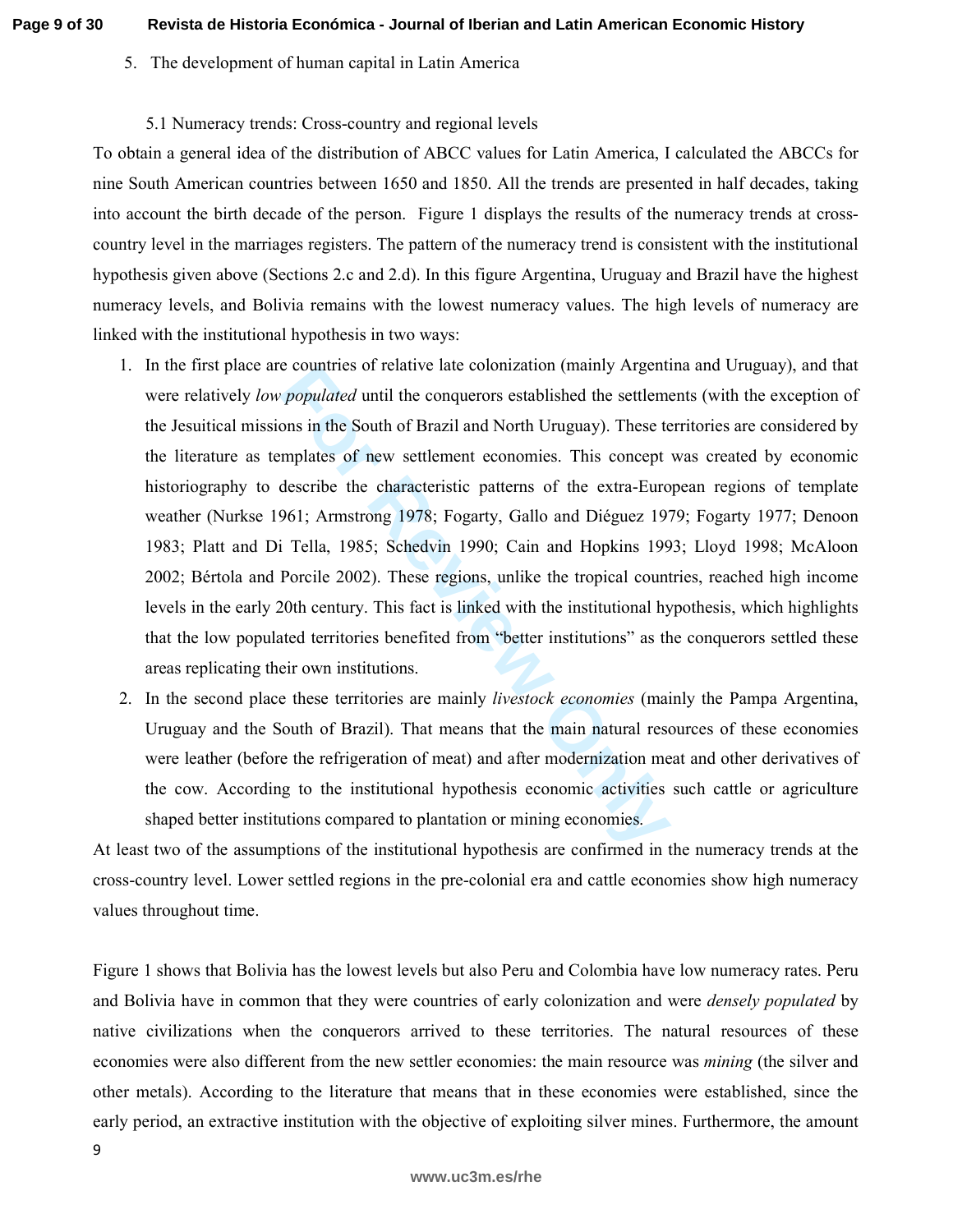of native population allowed the Spaniards to incorporate a labour force in unstable conditions. One of the most studied examples of this situation occurred in the Potosí mines with the creation of the *mita* system (Tándeter 1992). Hence, the institutional hypothesis that claims that the territories affected by "bad" institutions are confirmed in the lower numeracy trends of Bolivia, Peru and Ecuador. Densely populated regions and mining and plantation economies seem to have been detrimental to the formation of human capital. This assumption is empirically proven in the numeracy trends throughout time.

Other countries under analysis such as Paraguay, Chile and Ecuador have medium numeracy levels and, for example, in the case of Chile converge in the early 1850s with the countries of better performance. Chile is an example of a mixed economy. While a large part of the territory is devoted to cattle—mainly the central Valley—the North of Chile, *Norte Chico* and *Norte Grande*, are devoted to mining. These provinces border Peru, Bolivia and North Argentina and were a strong regional exchange area in the period under analysis. The Norte Chico abounded in high-grade ores, the mining of which required little in the way of capital, and whose processing required only simple technical methods. Some of these were ingenious: the *trapiche,* the ore-grinder for gold and silver, seems to have been a local innovation (Collier and Sater 2004). It is not surprising that in such a diverse economy the requirements for human capital formation were different and linked to the main activity of the region.

In sum, the displayed results show that the human capital requirements for each kind of economy were not the same. Furthermore, the formation of human capital of the old and new settlement economies was different. Was it relevant for the livestock economies to have better levels of human capital? Were these mining extractive economies detrimental for human capital formation?

Figure and were a strong regional exenange area in<br> **Formal** in high-grade ores, the mining of which required little<br> **Formally** simple technical methods. Some of these were in<br>
Formally simple technical methods. Some of t Figures 2–9 display the regional trends of numeracy in each country based on the marriages registers.<sup>7</sup> The figures have some similar patterns: in all the countries the ABCC values have a positive trend throughout time. However, for some countries the gap in human capital formation remains until the 19th century (especially in Peru and Colombia). In those countries with strong mining economies, those provinces that were centered on this natural resource have extremely lower numeracy levels in comparison with the rest of the country. These are the cases of Minas Gerais in Brazil, Potosí in Bolivia and Loja in Ecuador. Minas Gerais (Figure 5) has almost 30% lower numeracy levels in comparison with Brasilia. This pattern changes at the end since there is a convergence of almost all the provinces. However, Pernambuco remains with the lowest numeracy rates around 1850. Pernambuco was a tropical plantation economy and with Bahia (Northeast area) the most important region in the colonial period (Meade 2004). According to the literature (c.f. 4) this area has a typical factor endowment that was beneficial for the early times but detrimental once technical changes in agricultural production had been developed. Furthermore, in the plantation economies (sugar in the case of Pernambuco), large amount of slaves were exploited (Meade 2004).

l

 $<sup>7</sup>$  Uruguay is not included because there is data for only one province.</sup>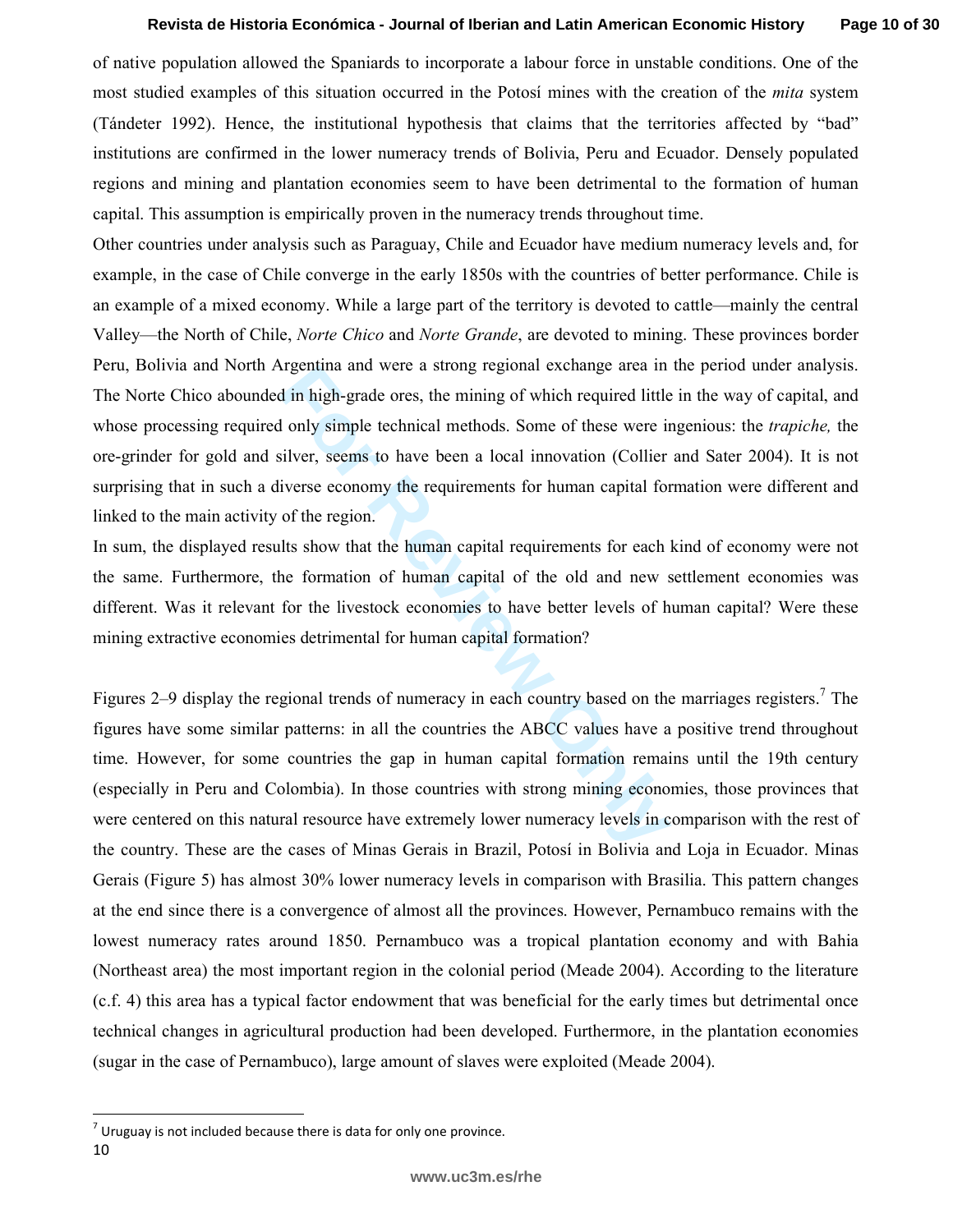#### **Page 11 of 30 Revista de Historia Económica - Journal of Iberian and Latin American Economic History**

It indian labour system adapted from the fincan *mita*<br>abour to the mine and mill owners. Other changes incluence, royal control of silver production, and a royal mint<br>and Cole (1985), these developments dramatically reor<br> Potosí (Figure 3) has between 25 and 30% lower numeracy rates in comparison with the other provinces of Bolivia. However, in the 1900s Potosí converged with Chuquisaca and La Paz, but the ABCC values remained low (64%). Potosí was one of the oldest Spanish foundations in Latin America. The village was founded in 1545 and was the center of the silver miner boom from the 16th to the 18th century. In 1650, at the zenith of silver production, Potosí boasted 160,000 inhabitants (five times its current population). Major silver production occurred during the 16th and first half of the 17th centuries, with the first veins producing unprecedented quantities of pure silver. But by 1560 production began to falter and mining entered into a crisis. One problem was a severe shortage of labourers to work the mines; a second was the depletion of the almost pure surface deposits. With lower-content and less-accessible ore, the process of extraction became more complex and costly in labour and capital. To this end, the Spanish colonial viceroy Francisco de Toledo reintroduced a draft Indian labour system adapted from the Incan *mita* system, thereby ensuring practically free unskilled labour to the mine and mill owners. Other changes included a new mining code, a rationalized taxation structure, royal control of silver production, and a royal mint in Potosí (Morales 2010). According to Klein (2003) and Cole (1985), these developments dramatically reordered the mining economy and the social and economic life of the Indians. Apparently these policies were detrimental as well for human capital formation and for the future development of the region. Both examples—Potosí and Minas Gerais—are related to the human capital formation in a mining economy. Furthermore, they are linked with the institutional hypothesis, which claims that some factor endowments that were beneficial for colonial economies were detrimental for future development. It is possible to add that early human capital formation was a key factor for later economic growth, since these economies are some of the poorest and unequal in the world.<sup>8</sup>

The ABCC levels of the National capitals differ depending on the country under consideration. For example, in Argentina, Buenos Aires features the highest numeracy values after Entre Ríos, and becomes the best numerated in the 1850s, with almost 90% ABCC. Brasilia is the third of the better numerated of Brazil after Paraná and *Rio Grande do Sul*. Asunción is as well the third in ABCC values in Paraguay and converges with Paraguarí and Cordillera in the 1850s with almost 75% ABCC value. Finally, Lima is the second best numerated of Peru in throughout 1700–1750.

However, in Bolivia and Chile the pattern of the national capitals is different. In the early 1800s La Paz had the lowest ABCC values of Bolivia but later converged with the other regions. However, *Región Metropolitana* in Chile begins the 1750s with higher numeracy values but at the end of the period the ABCC decreases to 40%, becoming the least numerated of Chile. These examples suggest that the formation of human capital was not always linked with the central administration.

Several results can be highlighted from the numeracy trends. Empirical evidence confirms some assumptions of the institutional hypothesis:

l

<sup>11</sup>   $^8$  This fact will be discussed in Section 6. Additional empirical information is in Appendix 4.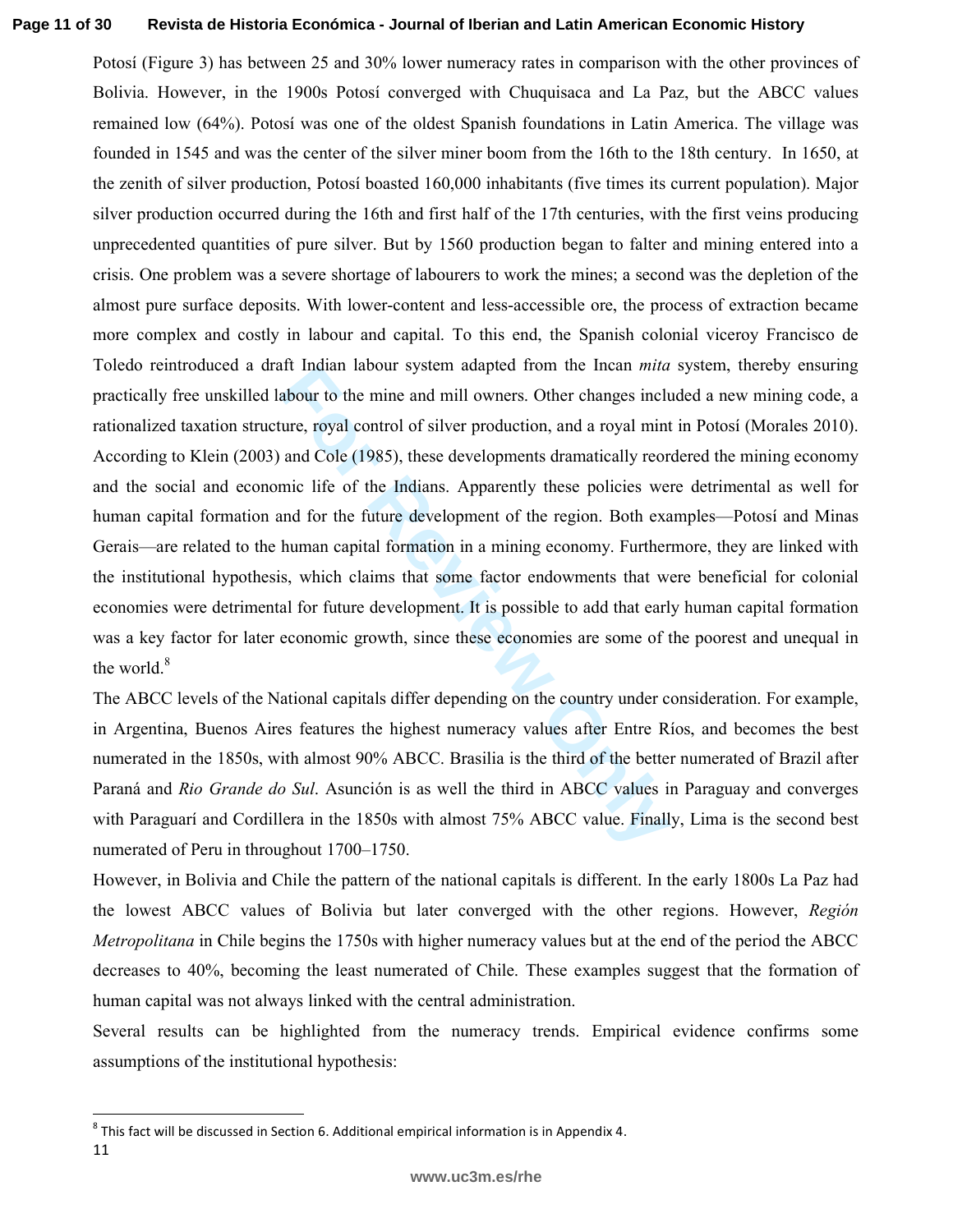- 1. Higher numeracy trends appear in the lowest populated regions before the conquest and in the cattle economies.
- 2. Lower numeracy trends appear in the densely populated native regions before the conquest and in the mining and plantation economies.

Furthermore, the evidence shows that the national capital was not the highest numerated in every country. Hence, depending on the country the formation of human capital was not always linked with the central administration. At the very beginning the formation of human capital seemed to be related to the economic activity of the region and not with a central purpose to provide basic skills to the labour force.

# 5.2 Cartography approach

acy trends is complemented by the cartographic analy<br>ed from the marriage registers for three selected yea<br>hows that some geographical characteristics seem to<br>first place the countries located on the Southern At<br>countries The analysis of the numeracy trends is complemented by the cartographic analysis. Figures 10–13 display the ABCC index calculated from the marriage registers for three selected years: 1750, 1800 and 1850. Cartographical evidence shows that some geographical characteristics seem to be determinant for human capital formation. In the first place the countries located on the Southern Atlantic Ocean have higher numeracy values than the countries on the Pacific. This factor is related with the colonization period since the oldest colonization settlements (excluding Central America) started in the Pacific Ocean (Quito in 1534, Lima in 1535, Santiago de Chile in 1541, and Potosí 1545).<sup>9</sup> Some of these regions were also densely populated in the pre-Columbian period. The only exception on the Atlantic Ocean is Recife, founded in 1526 (Cole 1965). Provinces such Buenos Aires and Corrientes (Argentina), Soriano (Uruguay) and *Rio Grande do Sul* (Brazil) have high numeracy values throughout time. As well as in the numeracy trends analyzed above (Section 4.a) these two facts are related with the institutional hypothesis that claims that the lower populated territories before the conquest and the economies with activities not related to mining or plantations had higher economic growth. Furthermore, this literature highlights that it was with the introduction of technological change that the gap among the regions became more pronounced (Acemoglu, Johnson and Robinson 2002). However, the analysis of human capital formation in these three benchmarks allows a confirmation that the basements of the numeracy (mathematical skills) were given before the introduction of technological change. The cartography shows that already in 1750 the numeracy of the Southern Atlantic territories was higher than in other regions.

In the second place, the provinces with access to the sea had higher numeracy levels than the countries located in the center of the continent. This fact is especially emphasized in Potosí, Santa Cruz, Chuquisaca, La Paz and Beni throughout time. Apparently these regions were affected for early "bad" institutions and by the geographical location. This fact will be analyzed further in Section 6.

 $\overline{\phantom{a}}$ 

 $^9$  The Portuguese colonisation made some early settlements in the Atlantic as well (Recife 1526, Salvador 1549, and Rio de Janeiro 1567).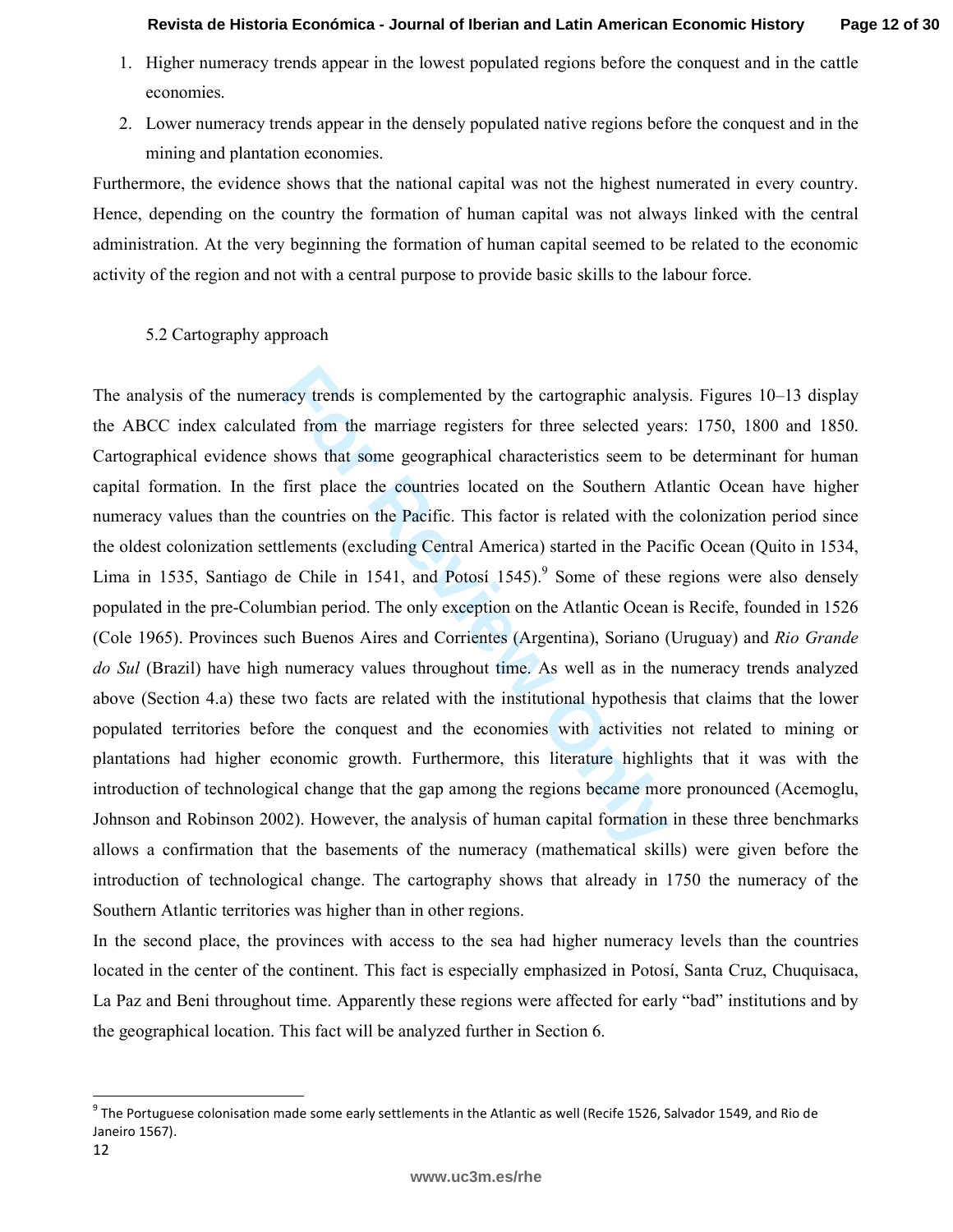**Page 13 of 30 Revista de Historia Económica - Journal of Iberian and Latin American Economic History**

### 5.3 Inequalities of regional human capital distribution

Based on these first cartographic impressions, it is possible to observe statistically the regional differences in the distribution of human capital within countries.

I measured the regional inequality by using the coefficient of variation (CV). Using the CV has the advantages that it is a dimensionless number and that it allows comparisons between the different countries, even though they have different means. It is defined as the standard deviation of regional ABCC values of a country (σ) divided by the average ABCC value of a country  $(μ)$ , multiplied by 100:

$$
CV = \frac{\theta}{\mu} * 100
$$

efficients of variation by countries. In general, region<br>countries. Considerable differences in the CV can ini<br>west numerated since the 1750s. In the case of Peru the<br>it tends to converge in the last years. Furthermore, th Figure 14 displays the coefficients of variation by countries. In general, regional variation is decreasing throughout time in most countries. Considerable differences in the CV can initially be found in Peru and Bolivia, both one of the lowest numerated since the 1750s. In the case of Peru the CV is notoriously high in the early period; however, it tends to converge in the last years. Furthermore, the coefficients of variation of Ecuador and Brazil are constant throughout time. That means that the inequalities in education in those countries did not change throughout time.

The high CV coincides with the lowest numeracy values, as Peru and Bolivia are two of the countries with lowest levels of human capital formation throughout time. However, the CV shows a low trend in countries with mixed economies (cattle-mining/cattle-plantation) like Chile and Brazil. Only the regions with strong mining economies have high levels of inequality in human capital formation.

According to this approach it is possible to conclude that the inequalities of human capital within the countries are detrimental to national human capital formation as those countries with high variation are as well the least numerate.

# 6. Determinants of human capital formation and economic growth

The aim of the regression analysis is to illustrate the institutional hypothesis put forward in Sections 2.b and 2.c in two parts. The most illustrative is (1) the analysis of the human capital determinants. Some variables were created in order to explain human capital formation. (2) Furthermore, it is relevant to display the relation of current GDP and human capital formation, specifically, in which way early numeracy affected the current levels of GDP. The sources of the complementary variables are detailed in Appendix 4.

I divided the possible determinants of human capital into three vectors of variables: historical variables, institutional variables and geographical and climate variables. The two main groups of variables are the historical and the institutional since they follow the institutional hypothesis. The geographical and climate variables were displayed as control variables. Both ABCC index (early numeracy) and current GDP are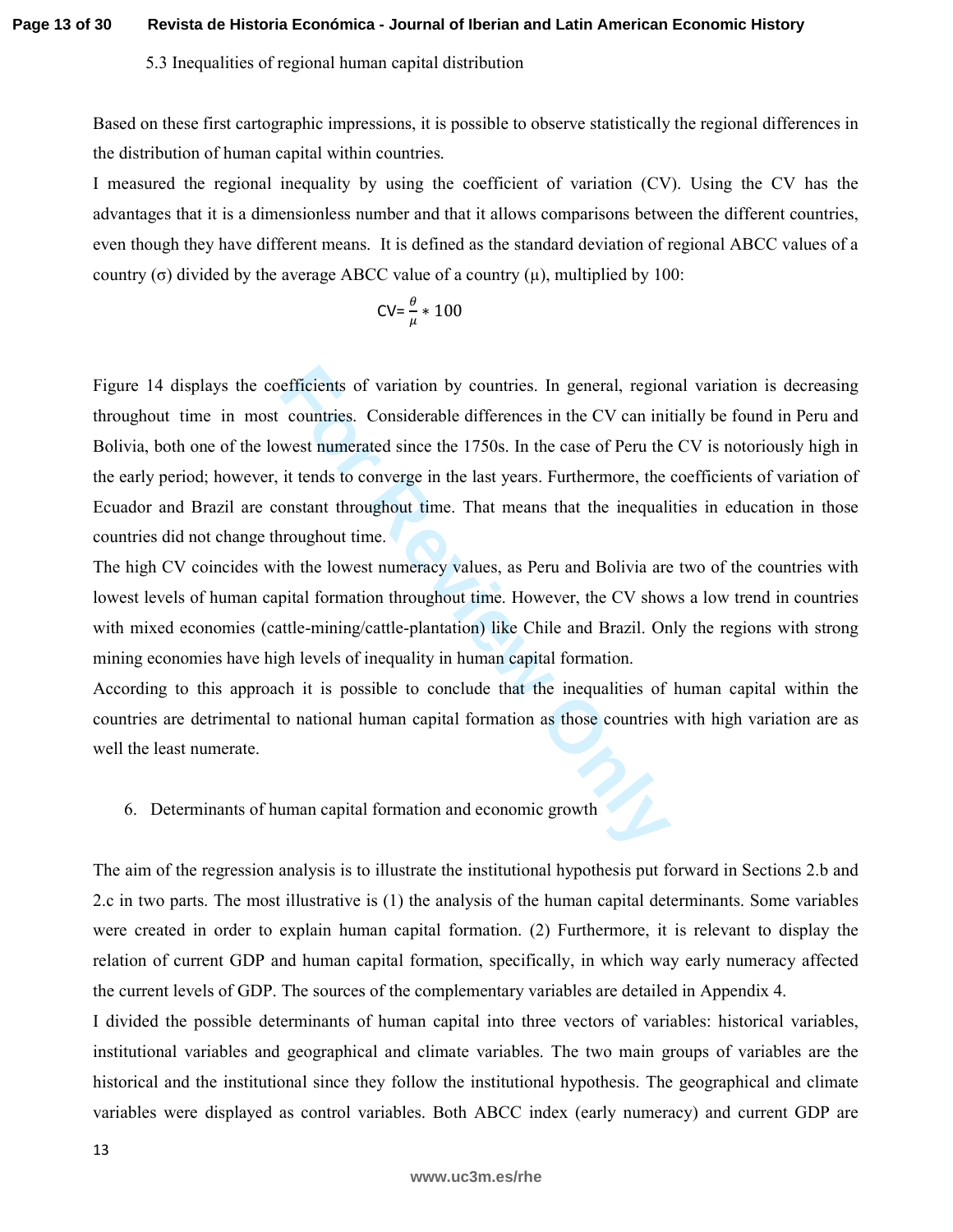dependent variables in separated models. Relevant as well is to evaluate the relation between early numeracy and current GDP.

- a. Historical variables: The historical variables are those potential determinants of human capital formation that occurred in the pre-colonial and colonial periods. The reason to consider the precolonial and colonial periods as key factors is related to the institutional hypothesis (Section 2.a and 2.b). I include in this category the pre-colonial population density and the main colonial activity. Following the analysis of Bruhn and Gallego (2012) I include as dummy variables those activities considered "bad" for institutional formation (plantation and mining). Furthermore, following the work of Cole (1965) I include the areas of early colonization (Cole 1965) and the size of the population in 1800 and 1850 (Mc Arthur and Sachs 2001).
- Trables. The institutional variables are as well instorted and endowments (such as pre-colonial activities) or demo<br>population). These variables are directly related to po<br>work of Cole (1965) I created a typology of land t b. Institutional variables. The institutional variables are as well historical variables but are less related to natural endowments (such as pre-colonial activities) or demographic dynamic (such as the size of the population). These variables are directly related to policies of land distribution. Following the work of Cole (1965) I created a typology of land tenure in the pre-colonial period: the hacienda-system, the family-farm system, the plantation system, and the shifting economy. Part of these land tenure systems started in pre-colonial times and continue throughout time, such the examples of the plantation economies and the shifting economies (tribes of the Amazonas). The hacienda system is a typical kind of land ownership that took place after the colonization and remains throughout time.
- c. Geographical variables: I include the climate (average degrees), altitude, average rainfall, the distance of the sea and a landlocked dummy as control variables.
- 6.1 Potential human capital determinants

According to the results of the numeracy trends I expect that high levels of population density and mining and plantation economies are negatively related to the formation of human capital. This hypothesis is linked with the institutional assumption that densely populated areas were more propitious in generating extractive institutions. Furthermore, some activities such as mining or plantations could be detrimental for long-run development. My hypothesis is that these variables are as well detrimental for human capital formation. But who shaped those "bad" institutions? How educated was the population (in terms of mathematical skills) in the conquest and after? Which were the determinants of the human capital formation?

I tested the previous hypothesis by running the following reduced form regression:

 $\mathit{ABCCrc} = \mathit{Zrca} + \mathit{Xrc\beta} + \mathit{Wre} + \mathit{Nc} + \mathit{Enc}$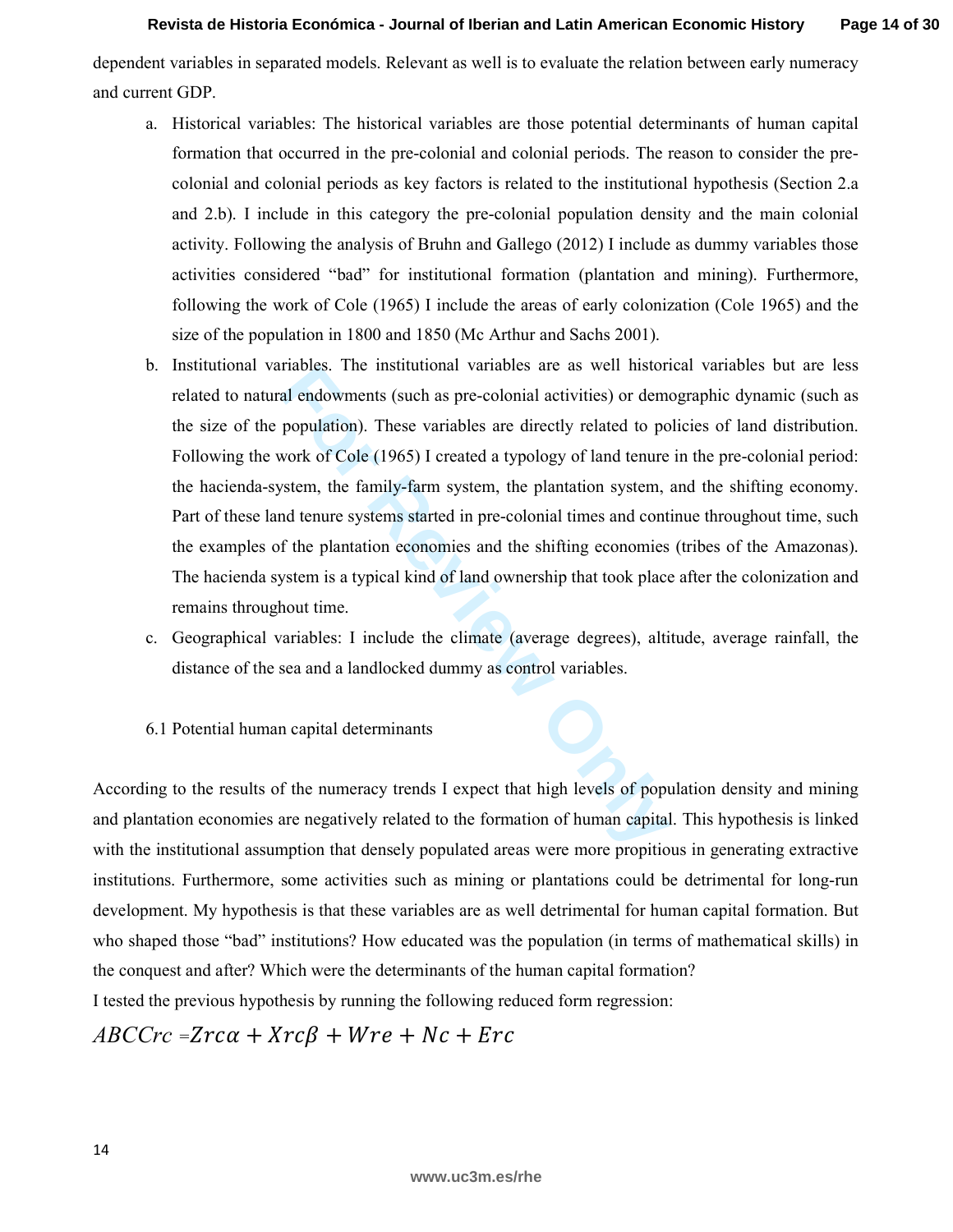#### **Page 15 of 30 Revista de Historia Económica - Journal of Iberian and Latin American Economic History**

Where c refers to country and r refers to region;  $Z$  is the vector of the historical variables;  $X$  is the vector of institutional variables; and W the vector of control variables. N is a country fixed effect and E the error term. The historical variables include the pre-colonial population density (by regions), the size of the population in 1800 and 1850 (by countries) and two pre-colonial economic activities as dummy variables: mining and plantation economies. Finally, I include in the historical set of variables a dummy for those regions of early colonization.

The institutional variables are different forms of land tenure. These are directly related to policies of land distribution. They are dummy variables classified in four categories: *hacienda*, family farm, plantation, and gathering economy. The set of control variables are those related with geography and climate.

raphar formation. I expected a negative coefficient in t<br>
in five different columns. The dependent variable is the<br>
in five different columns. The dependent variable is the<br>
in five different columns. The dependent variabl I ran an unbalanced panel model with country fixed effects to test first the hypothesis of the set of historical variables and the human capital formation. I expected a negative coefficient in the pre-colonial population density and in the size of population in 1800 and 1850. Table 3 displays the results of the fixed effects model panel and the OLS in five different columns. The dependent variable is the ABCC. Columns 1 and 2 display the results of the fixed country effect and OLS including the pre-colonial population density and the pre-colonial activities mining and plantation. The excluded pre-colonial activity is no pre-colonial activity. As expected the pre-colonial population density is negatively related with the ABCC but is statistically insignificant in the fixed effects model. The pre-colonial activity mining is as well negatively related to the ABCC only when I include the fixed effects but has no significance in any of the models. Some of the control variables such as average temperature and altitude are negatively related to the ABCC and have significance in all the models. Being a landlocked country is as well negatively related with the ABCC but has no significance in the model.

In Columns 3 and 4 I included other historical explanatory variables such the size of the population in 1800 and 1850. With this incorporation the pre-colonial population density and mining activity become positive but not significant in the model. Furthermore, the pre-colonial activity plantation becomes negative and significant (Column 5). The size of the population in 1800 is strongly negatively related with the ABCC and significant at the 0.01 level. In Column 5 I included the effect of each country in an OLS regression. The omitted country is Argentina. With the exception of Uruguay all the countries have negative coefficients in relation with the ABCC of Argentina.

In Table 4 are displayed the results of fixed and random effects models. In the random model the precolonial population density remains negative but not significant. The pre-colonial activity mining is now positively related with the ABCC but not significant, and the pre-colonial activity plantation is negative and significant in the model. The Hausman test suggests that the random effects model should be preferred.

In Table 5 are displayed the results of the OLS, fixed and random models with the institutional determinants of the human capital formation. As was explained above (Section 6) I created four categories related to the land ownership: plantation system, family farm system, hacienda system and shifting-recollection system. The reference category is the shifting system. Both in fixed and random effects models the hacienda system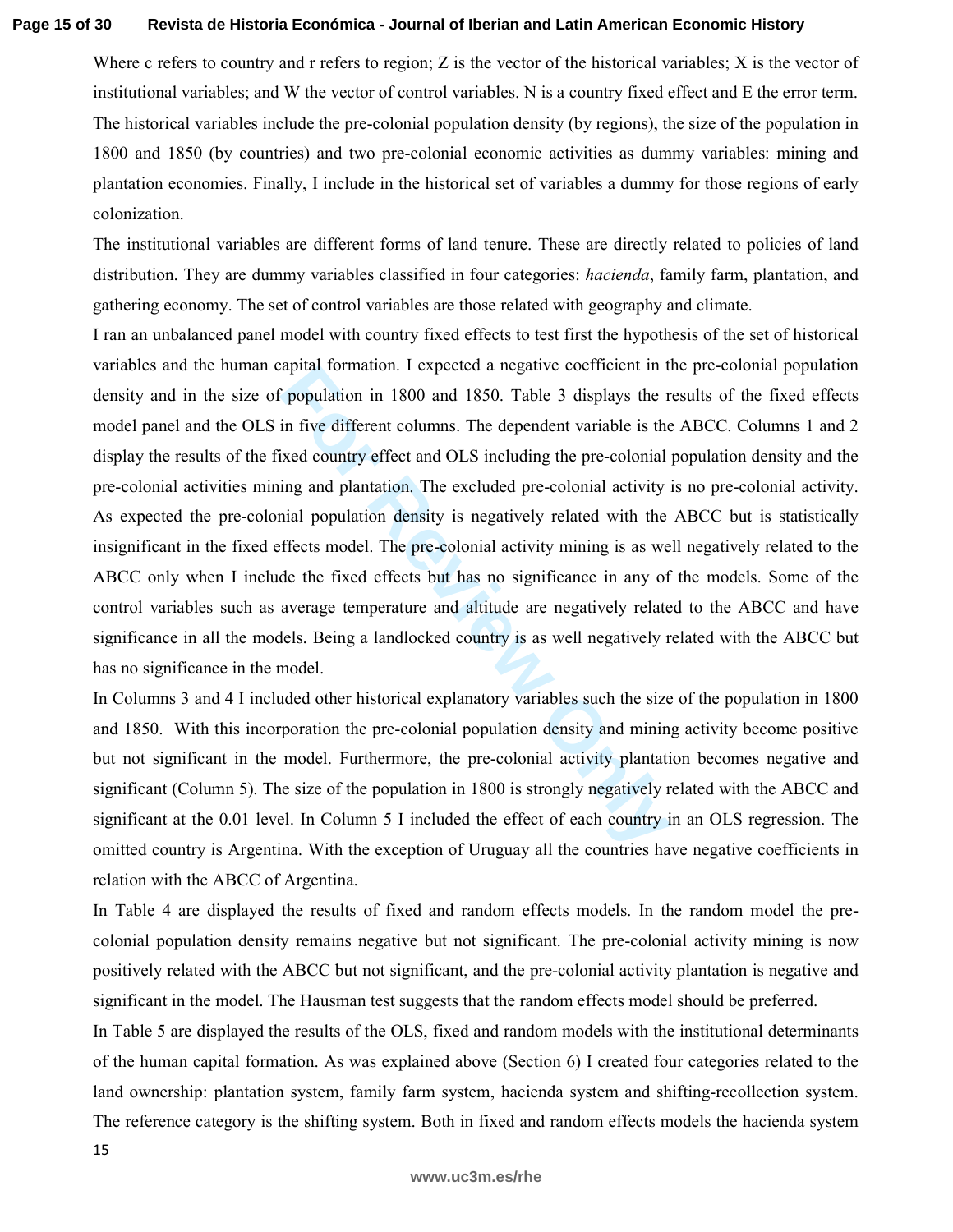is negatively related with the ABCC but has no significance in any of the models. Expected was that the family farm system is positively related to the ABCC but only significant in the OLS. The geographical control variables average temperature and altitude remain negatively related with the ABCC. In this case the Hausman test (p value 0.043) suggests that the fixed effects model is the preferred.

All in all, from all the models it is possible to conclude that the plantation economy was detrimental for human capital formation and those densely populated areas before the conquest generated lower levels of human capital. The family farm ownership of the land seems to have had a positive effect on the formation of human capital.

# 6.2 Early human capital and development

regressions is to analyze the determinants of the curre<br>terminant of economic development. I collected the dat<br>values from the world development indicators. The g<br>urrent population and converted to per capita values.<br>zalu The aim of the following regressions is to analyze the determinants of the current GDP, especially if the early ABCC could be a determinant of economic development. I collected the data of regional current GDP per capita from the 2000 values from the world development indicators. The gross state product of each region is divided by the current population and converted to per capita values. In order to deal with the problem that some of the values are not comparable across regions, I used the log of the value and I include country fixed effects. Hence, the variables and estimated effects of the regressions can be interpreted as log deviations from country means. The basic form of the regression is:

*GDPrc= earlyABCCrc+ Brcβ+ Crcδ+ Nc+E* 

Where r refers to the region and c to the country; B refers to the set of institutional variables mentioned above; C to the geographical and climate control variables; N to the country fixed effects and E is the error term.

The results of the regressions are displayed in Table 6. As was expected, in the fixed effects models (Columns 1, 3 and 5) the coefficients of the early ABCC are negative but are very low and not significant in the model. That means that a low early low ABCC is negatively related to the current economic development. The low values are due to the logarithmic transformation. As in the previous models related to human capital determinants, the control variables average temperature and altitude are negatively related to the current per capita GDP and have significance in the model. Furthermore, the plantation system is negatively related to the current GDP and has significance in the fixed effects model. In the last column I tested with a random effects model but the Hausman test<sup>10</sup> suggests that the preferred model is the fixed country effects.

Finally, I ran a fixed effect model including the early ABCC of three half decades: 1750, 1800 and 1850. Table 7 displays the results of three models with current GDP as the dependent variable. Although almost none of the coefficients are statistically significant, both ABCC 1750 and 1800 are negatively related with

l  $10$  P value 0,00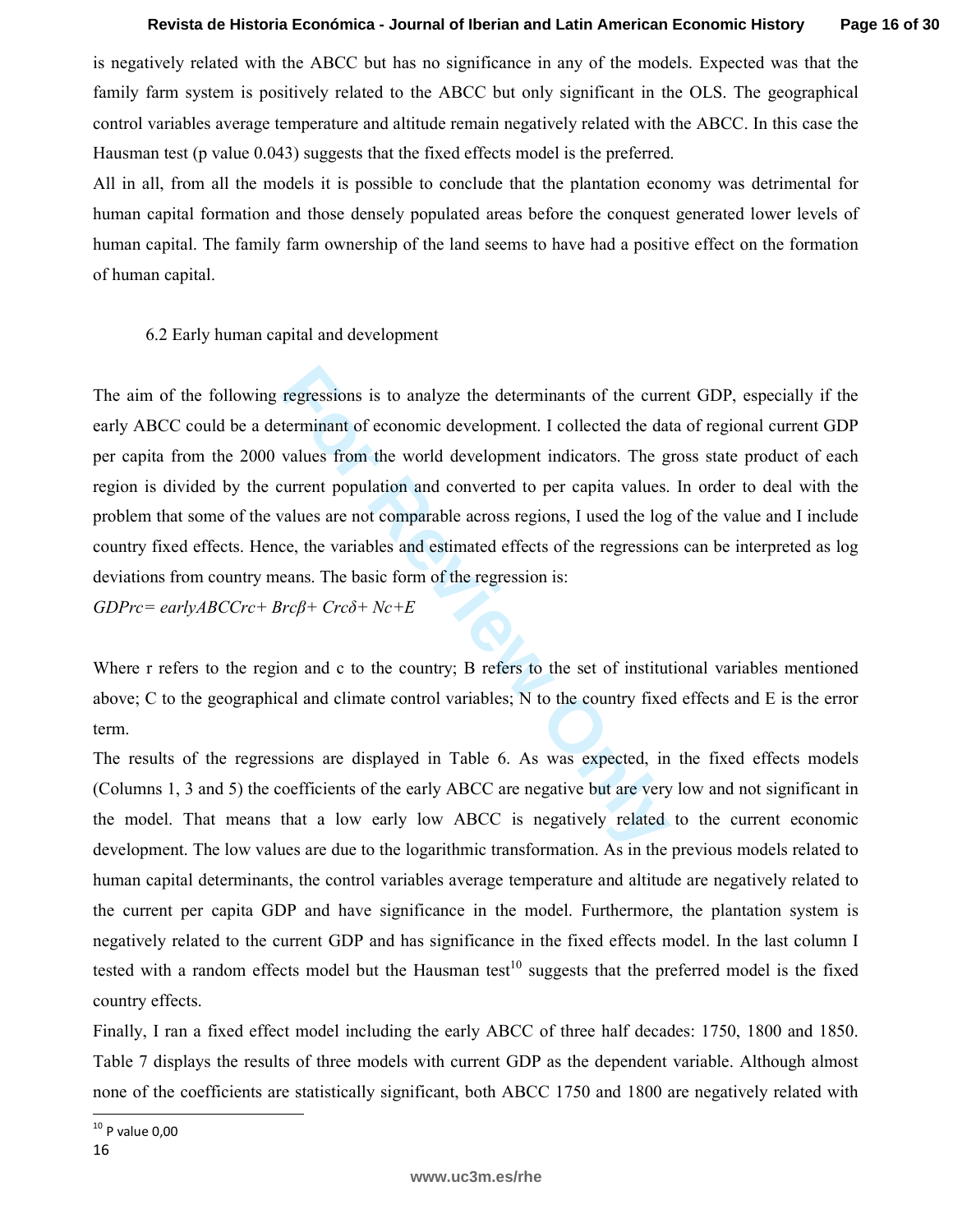#### **Page 17 of 30 Revista de Historia Económica - Journal of Iberian and Latin American Economic History**

the current economic growth, but the ABCC 1850 is positive and significant in the model. The result means that after 1850 the current economic growth is positively related with the formation of human capital. Although from previous results it is possible to confirm that the basis of the formation of human capital was given in the early 1750, it was not until 1850 when it started to be relevant for economic development. This result is in concordance with the literature review.

All in all, although the coefficient of the early ABCC is very low it is possible to estimate that the early formation of human capital seems to be relevant for future economic development. However, it was not until 1850 when the formation of human capital started to be a determinant for current economic growth.

# 7. Conclusions

ifferences in the formation of human capital within co<br>ce it is possible to confirm some hypotheses previously<br>place higher numeracy trends appear in the lowest po<br>e economies; lower numeracy trends to appear in the<br>st and This paper explores the differences in the formation of human capital within countries in Latin America. From the empirical evidence it is possible to confirm some hypotheses previously given by the institutional literature: (1) in the first place higher numeracy trends appear in the lowest populated regions before the conquest and in the cattle economies; lower numeracy trends to appear in the densely populated native regions before the conquest and in the mining and plantation economies. These two facts agree with the institutional hypothesis, which claims that depending on natural resources were shaped "good" or "bad" institutions. These "good" or "bad" institutions seem to have promoted as well "better" or "worse" human capital. (2) Some of the determinants that are negatively related with the formation of human capital are the plantation economies and the densely populated areas before the conquest. The family farm ownership system seems to have a positive influence on the formation of human capital.

Furthermore, this paper arrives at some original conclusions that are not explored by the literature: (3) the national capital was not in every country the highest numerated in comparison with other regions. Depending on the country the formation of human capital was not always linked with the central administration. At the very beginning the formation of human capital seems to be related to the economic activity of the region and not with a central purpose to provide basic skills to the labour force. (4) The institutional hypothesis claimed that the gap between the developed and undeveloped countries started in the colonial period. However, the key factor to make the gap deeper was the introduction of technological change into production. Regarding the formation of human capital it is possible to highlight that the basements of numeracy were given before in the early 1750s, hence before the introduction of technological change. The cartography shows that already in 1750 the numeracy of the Southern Atlantic territories was higher than other regions. (5) Through the coefficient of variation by countries it is possible to conclude that the inequalities of human capital within the countries are a detriment to the formation of human capital. Those countries with high levels of inequalities within regions are as well the least numerate. (6) Finally, the regressions results show that the early formation of human capital is relevant for current economic growth, especially after the early 1850s.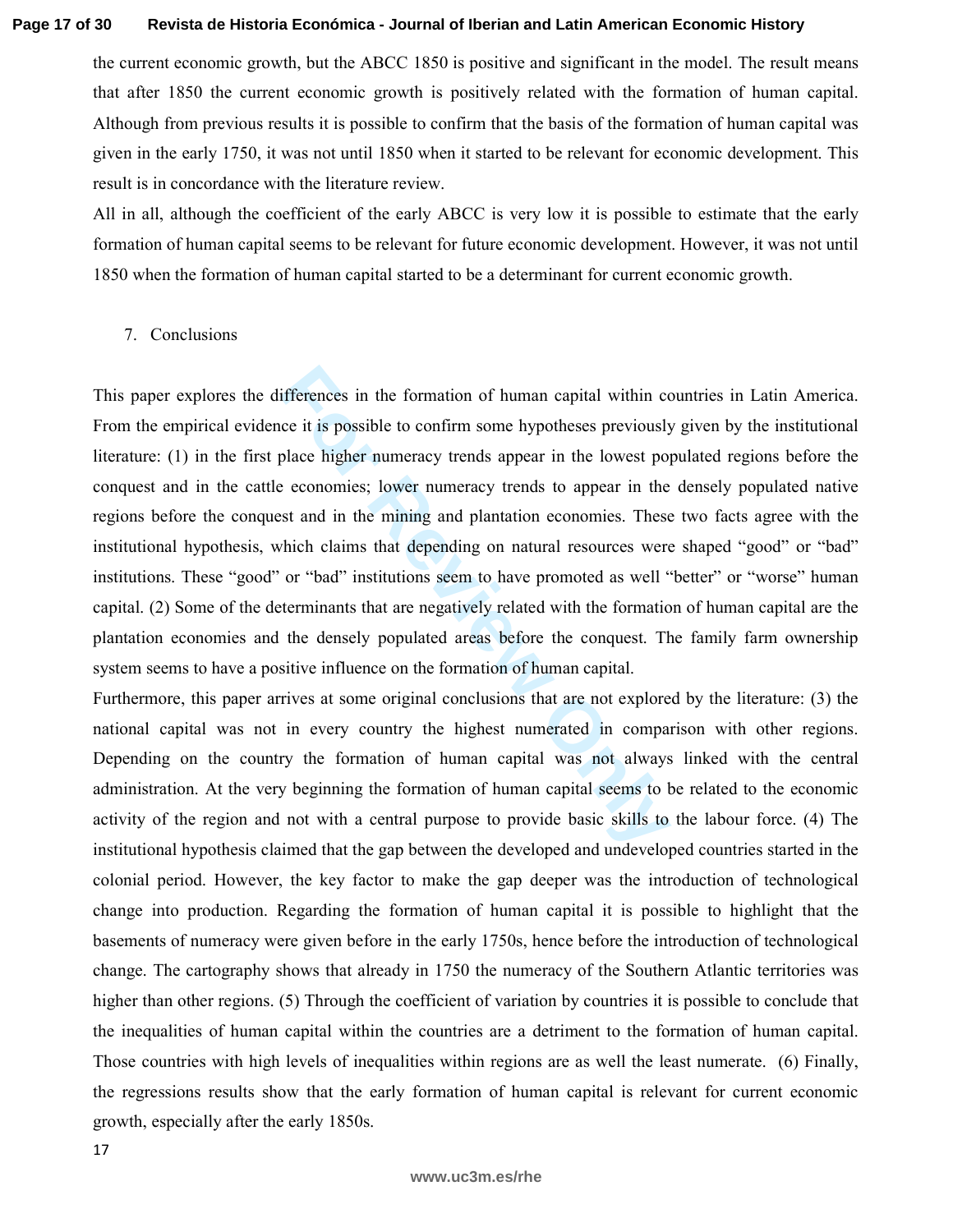8. References

ACEMOGLU, D., JHONSON, S. and ROBINSON, A. (2001), "The colonial origins of comparative development: an empirical investigation", The American Economic Review, 91, 5.

ACEMOGLU, D., JHONSON, S. and ROBINSON, A. (2002), "Reversal of fortune: Geography and institutions in the making of the World income distribution" The Quarterly Journal of Economic *s*, Vol. 117, 4.

ACEMOGLU, D. and ROBINSON, A. (2012), *Why Nations fails? The origin of Power, Prosperity and Poverty,* Estados Unidos, Random Hause.

A`HEARN, B., BATEN, J. CRAYEN, D. (2009). "Quantifying Quantitative Literacy: Age Heaping and the History of Human Capital." The Journal of Economic History Vol.69, N°3.

ALVAREZ, Michael, CHEIBUB, José A., LIMONGI, Fernando and Adam PRZEWORSKI, Adam, (2000), *Democracy and Development: Political Institutions and Material Well-Being in the World, 1950-1990*. Cambridge: Cambridge University Press.

ARMSTRONG, W. (1978): "New Zealand imperialism, class and uneven development", *Australian and New Zealand Journal of Sociology*, 16 297 – 303

AZEVEDO, Fernando (1963) *A cultura brasileira*. Brasilia: Ed. Universidade de Brasilia.

BACHI, R. (1951), "The tendency to round off age Returns: Measurement and correction, Bulletin of International Statistical Institute, 33.

ment: Foutcal Institutions and Material Well-being<br>iversity Press.<br>
For The Zealand imperialism, class and uneven devertionly<br> **For Allen Contains and Sealt Concerns**<br> **For Review Only Allen Constrainers**<br> **For Conventiona** BATEN, J. and MUMME, C., (2010), "Globalization and Educational Inequality during 18th to 20th Centuries: Latin America in Global Comparison", Journal of Iberian and Latin American History, 28, 2.

BATEN, J. and J. L. VAN ZANDEN (2008). Book production and the onset of modern economic growth, Journal of Economic Growth 13 (3): 217-235

BENAVOT, A. and P. RIDDLE, P. (1988). The Expansion of Primary Education, 1870-1940: Trends and Issues, Sociology of Education 61 (3): 191-210

BÉRTOLA, L. – PORCILE, G. (2002) "Rich and impoverished cousins: economic performance an income distribution in southern settler societies" *XIII International Economic History Congress*. Bs. As.

BRUHN, M. and GALLEGO, F. (2012), "Good, Bad and Ugly Colonial Activities: Do they matter for the economic development?", The Review of Economics and Statistics, 94, 2.

BUCHER, Tobias (2013), *Regionale Humankapitalentwicklung in England während der Industriellen Revolution: können Indikatoren auf Basis von Sterberegistern gebildet werden?,* Bachelor thesis, University of Tuebingen

BULMER THOMAS, Victor (2003), La historia económica de América Latina desde la independencia" México, FCE.

CAIN, P. – HOPKINS, A. (1999) *Gentlemanly capitalism and British imperialism: the new debate on empire.* Raymond E. Dumet Ed. London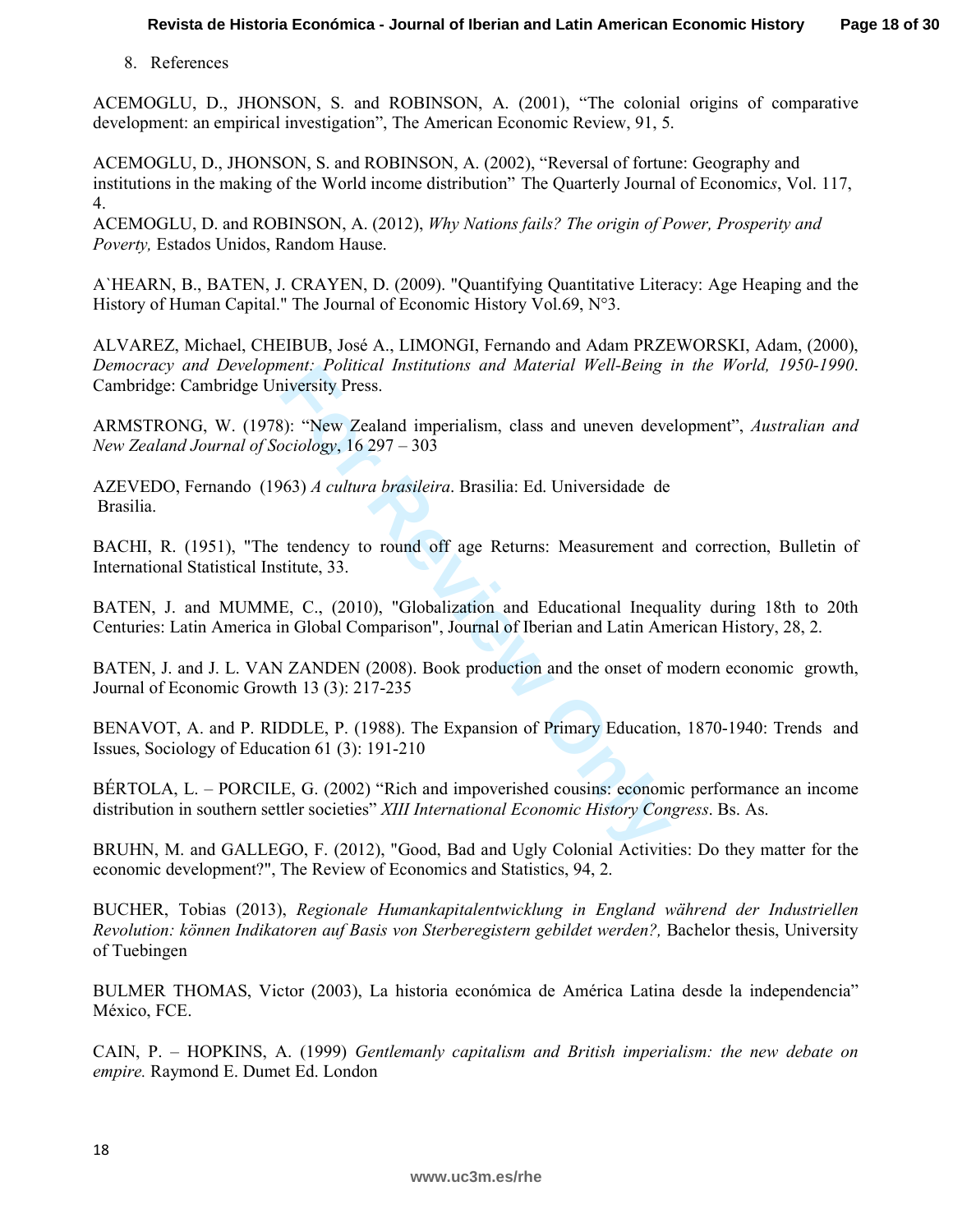#### **Page 19 of 30 Revista de Historia Económica - Journal of Iberian and Latin American Economic History**

COATSWORTH, John, (1993), "Notes on the Comparative Economic History of Latin America and the United States," in Walter L. Bernecker and Hans Werner Tobler, eds., Development and Underdevelopment in America: Contrasts in Economic Growth in North and Latin America in Historical Perspective (New York, NY: Walter de Gruyter.

COLE, J.P. (1965), *Latin America. An economic and social geography*, Butterworths, London.

COLE, Jeffrey A., (1985), *The Potosi Mita, 1573-1700: Compulsory Indian Labor in the Andes*, Palo Alto, CA: Stanford University Press.

COLLIER, Simon and SATER, William (2004), *A History of Chile. 1808-2002*, Cambridge University press.

CRAYEN, Dorothee, and Baten, Joerg, (2010), "Numeracy, Inequality, age Heaping and Economic Growth: New estimation strategies for Western Europe and the U.S.-17<sup>th</sup>-19<sup>th</sup> centuries", University of Tuebingen. Working papers in Economics and Finance.

DENOON, D. (1983) *Settler Capitalism: the Dynamics of Dependent Development in the Southern Hemisphery.* Oxford, Clarendon University Press.

DJANKOV, Simeon, LA PORTA, Rafael, LOPEZ de SILANES, Florencio and SHLEIFER, Andrei (2003), "The New Comparative Economics," Journal of Comparative Economics 31(4), 595-619.

EMIGH, R. (2002), "Numeracy or enumeration? The use of numbers by States and Societies", Social Science History, 26, 4.

EASTERLY, William, and LEVINE, Ross, (2002-2003) "Tropics, Germs, and Crops: How Endowments Influence Economic Development," J. Mon. Econ. 50, 1:3-39.

rics and Finance.<br> *Ettler Capitalism: the Dynamics of Dependent Deve*<br> **Formation University Press.**<br> **FORTA, Rafael, LOPEZ de SILANES, Florencio and Sonomics," Journal of Comparative Economics 31(4), 59<br>
meracy or enumer** ENGERMAN, Stanley and SOKOLOFF, Kenneth, (1997) "Factor Endowments, Institutions, and Differential Paths of Growth among New World Economies," in S. H. Haber, ed., *How Latin America Fell Behind* (Stanford, CA: Stanford University Press, 1997).

ENGERMAN, Stanley and SOKOLOFF, Kenneth (2000) "Institutions, Factor Endow ments, and Paths of Development in the New World," Journal of Economic Perspectives, XIV,217-232.

FRIESEN, J., BATEN J. and PRAYON, V. (2012), "Women count. Gender (in) equalities in the Human capital development in Asia*. 1900-1960"*, Working papers of University of Tuebingen N°29

FURTADO, Celso, (1970). Formagdo económica da América Latina, 2nd Ed. Rio de Janeiro: Lia.

GALOR, O. (2004): "From Stagnation to Growth: Unified Growth Theory". En Aghion, P. y Durlauf, S. (eds.) *Handbook of Economic Growth*. Ed. North-Holland.

GALOR, O. and O. MOAV (2002). Natural Selection and the Origin of Economic Growth, Quarterly Journal of Economics 117: 1133-1192

GALOR, O. and D. N. WEIL (2000). "Population, Technology and Growth: From the Malthusian Regime to the Demographic Transition", American Economic Review 90 (4): 806-828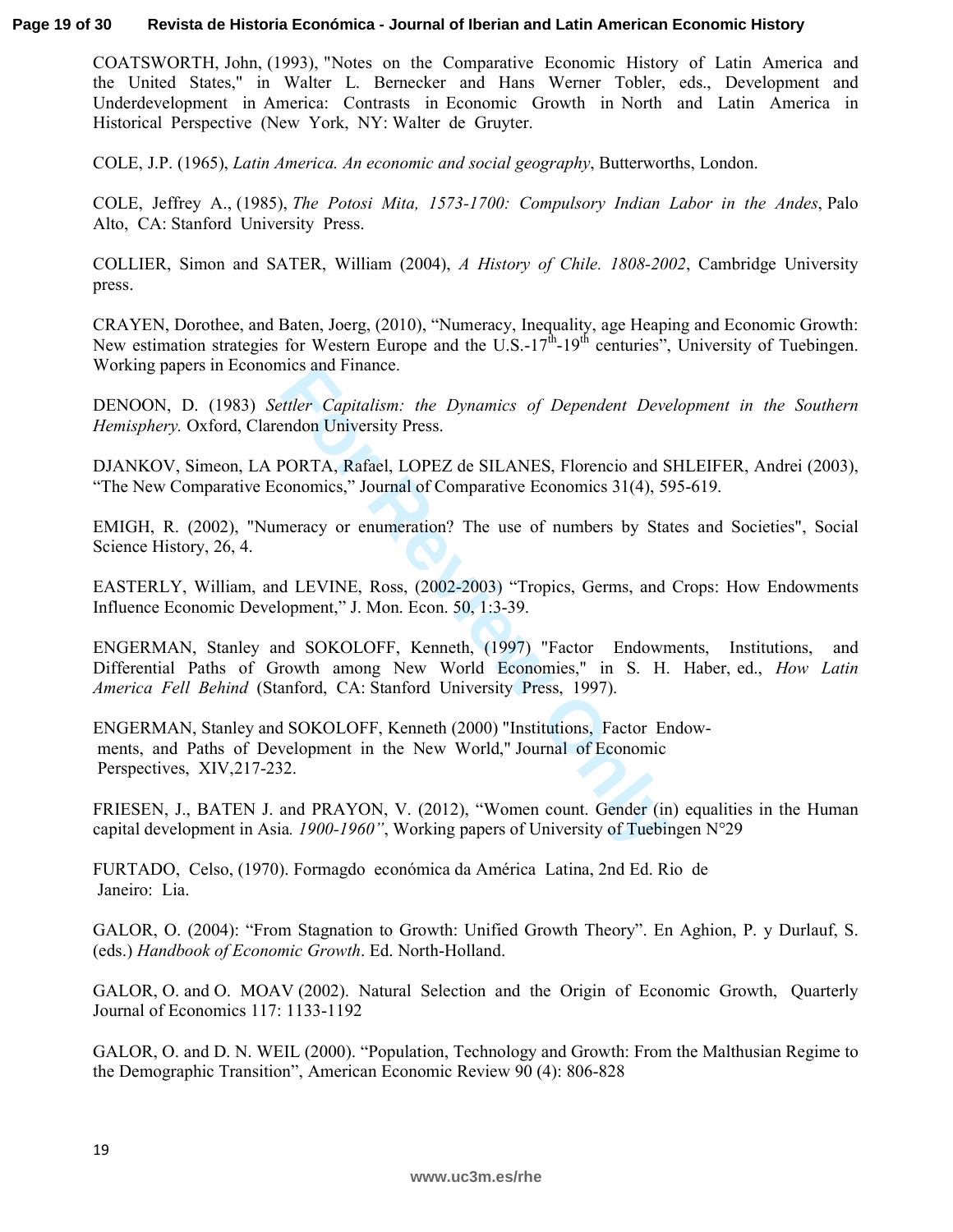GLAESER, Edward and LA PORTA, Rafael, LOPEZ de SILANES, Florencio, SHLEIFER, Andre, (2004), "Do institutions cause growth?", Working Paper 10568 http://www.nber.org/papers/w10568, NATIONAL BUREAU OF ECONOMIC RESEARCH, 1050 Massachusetts Avenue.

GOMES, Candido (1993), "Education, Democracy and Development in Latin America" International Review of Education, Vol. 39, No. 6.

HIPPE, R. and BATEN, J. (2011), Regional inequalities in Human Capital formation in Europe. 1790-1880, Working paper. Asociación Francesa de Cliometría.

JONES, ERIC (1987), *The European Miracle: Environments, Economies and Geopolitics in the History of Europe and Asia,* Cambridge University Press

JUIF, D. and BATEN, J., (2011), "On the human capital of Inca Indios before and after the Spanish conquest. Was there a pre-colonial legacy?"*,* University of Tuebingen. Working papers in Economics and Finance N°27.

KLEIN, H. (2003): *A concise History of Bolivia*, Cambridge: Cambridge University Press.

Mc. ARTHUR, John and SACHS, Jeffrey (2001), "Institutions and geography: Comment on Acemoglu, Johnson and Robinson (2000)", Working paper 8114, National Boreau of Economic Research.

Mc EVEDY, Collin and JONES, Richard, (1978) *Atlas of World Population History* , New York, NY: Facts on File.

Mc. NEILL, William, (1963), The Rise of the West: A History of the Human Community, University of Chicago Press

Mc. NEILL, William, (1974), The Shape of European History, Oxford University Press.

ise History of Bolivia, Cambridge: Cambridge Universit<br>
SACHS, Jeffrey (2001), "Institutions and geography:<br>
00)", Working paper 8114, National Boreau of Econom<br>
DNES, Richard, (1978) Atlas of World Population Histor<br>
63), MANZEL, K., BATEN, J., and STOLZ, Y., (2012). "Convergence and divergence of numeracy: the development of age heaping in Latin America, 17th to 20th centuries.", Economic History Review, Vol 65, N°3.

MEADE, Teresa (2004), *A brief history of Brazil,* NY, Checkmarck books Facts on files inc.

MORALES, Waltraud (2010), *A brief history of Bolivia*, California, Facts on file inc.

MYERS, R. (1976), "An instance of reverse Heaping of Ages", Demography, 13, 4.

NURKSE, R. (1961): *Equilibrium and Growth in the World Economy*, Cambridge, Mass., Harvard University Press

PLÖTZ, Julia (2013), *Human Capital Trends in Central America and the Caribbean from the 18th to the 20th Century*; Bachelor thesis, University of Tuebingen

PREBISH, Raúl. (1963), *Hacia una dinámica del desarrollo latinoamericano*. Mexico, DF: Fondo de Cultura Econ6mica.

LANDES, David (2007), *The wealth and poverty of Nations,* London, Abacus.

LEWIS, W. Arthur, (1978) Growth and Fluctuations, 1870-1913. London, UK: George Allen and Unwin.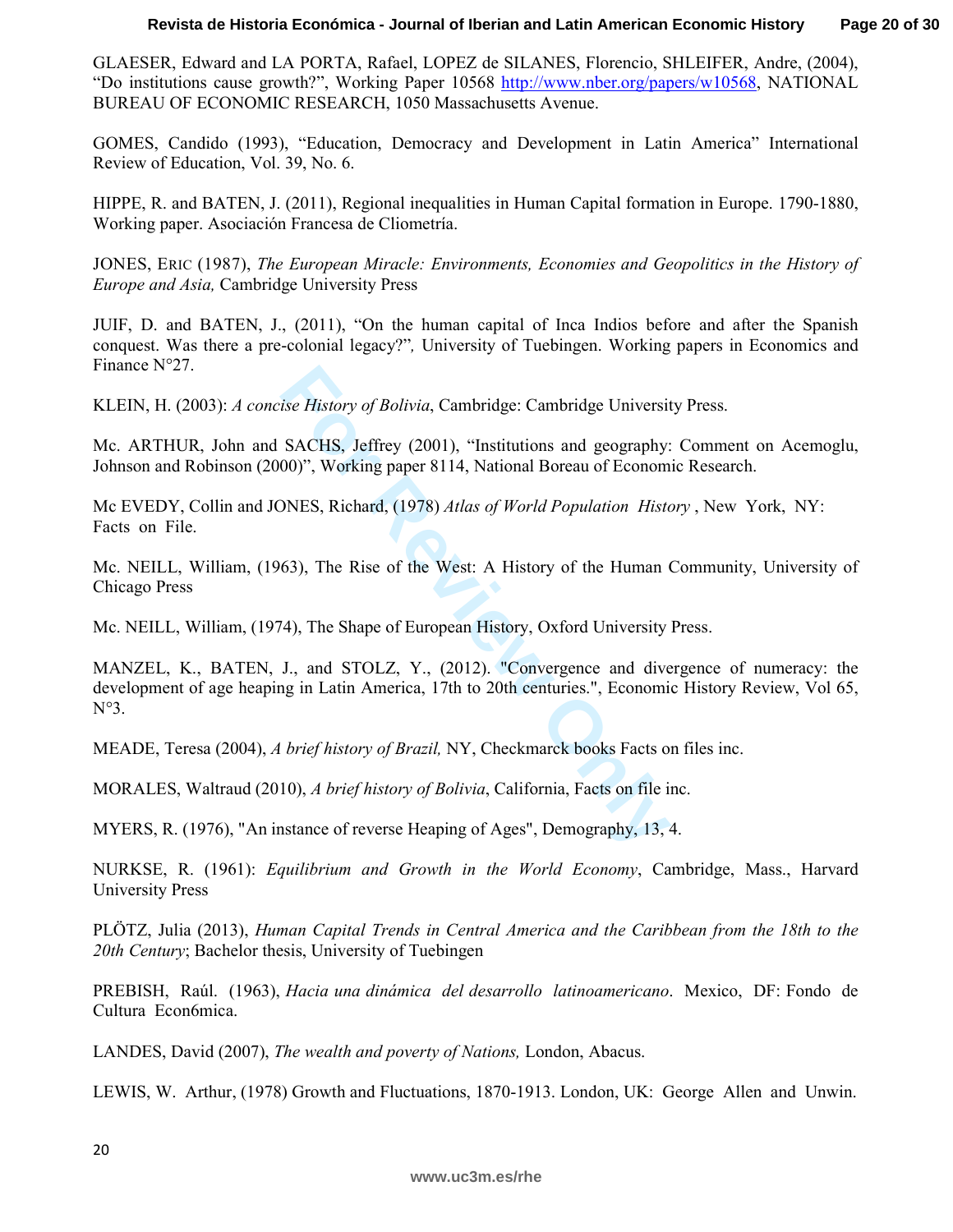#### **Page 21 of 30 Revista de Historia Económica - Journal of Iberian and Latin American Economic History**

LIPSET, Seymour M. (1960), *Political Man: The Social Basis of Modern Politics*. New York: Doubleday.

LUCAS, R. E. (1988): "On the mechanics of economic developement". *Journal of Monetary Economies*, 22.

RAMA, G. and TEDESCO, J.C., (1979), *Education and development in Latin America (1950-1975),*  International review of education, Vol 25  $N^{\circ}$  2.

REIS, J. (2005). *Economic Growth, Human Capital Formation, and consumption in Western Europe Before 1800 Living standars in the past,*O. U. press. Oxford.

REIS, J. (2008). "How helpful is age heaping? An exploration using Portuguese data." Working paper, Univ. Lisbon.

ROMER, P. (1990): "Endogenous technological change". *Journal of Political Economy*, Vol. 98, Nº5 Part II: S71 – S102

Notes on a New Sociology of Economic Develoment<br>Huntington, eds., Culture Matters: How Values Shap<br>Tropical Underdevelopment", NBER Working Paper N<br>DUTREUILH, C. (2007), "Extension and Application<br>Études Démographiques, Vo SACHS, Jeffrey (2000), *Notes on a New Sociology of Economic Development*, in Lawrence E. Harrison and Samuel P. Huntington, eds., Culture Matters: How Values Shape Human Progress, New York, NY: Basic Books

SACHS, Jeffrey (2001), "Tropical Underdevelopment", NBER Working Paper No. 8119.

SPOORENBERG, T. and DUTREUILH, C. (2007), "Extension and Application of the Modified Whipple's Index", Institut National d'Études Démographiques, Vol. 62, 4.

STOLZ, Y., BATEN, J. and REIS, J., (2009), "Portuguese living standards 1720-1980. Highs, Income and Human Capital, Working papers Universität Tübingen.

TÁNDETER, Enrique (1992), Coacción *y mercado. La minería de la plata en el Potosí colonial 1692-1826*, centro de estudios regionales andinos Bartolomé de las casas, Cusco.

WRIGLEY, Edward, (1988), *Continuity, Chance and Change*, Cambridge, UK: Cambridge University Press.

ZELNIK, M. (1961), "Age Heaping in the United States Census: 1880-1950", The Milbank Memorial Fund Quarterly, 39, 3.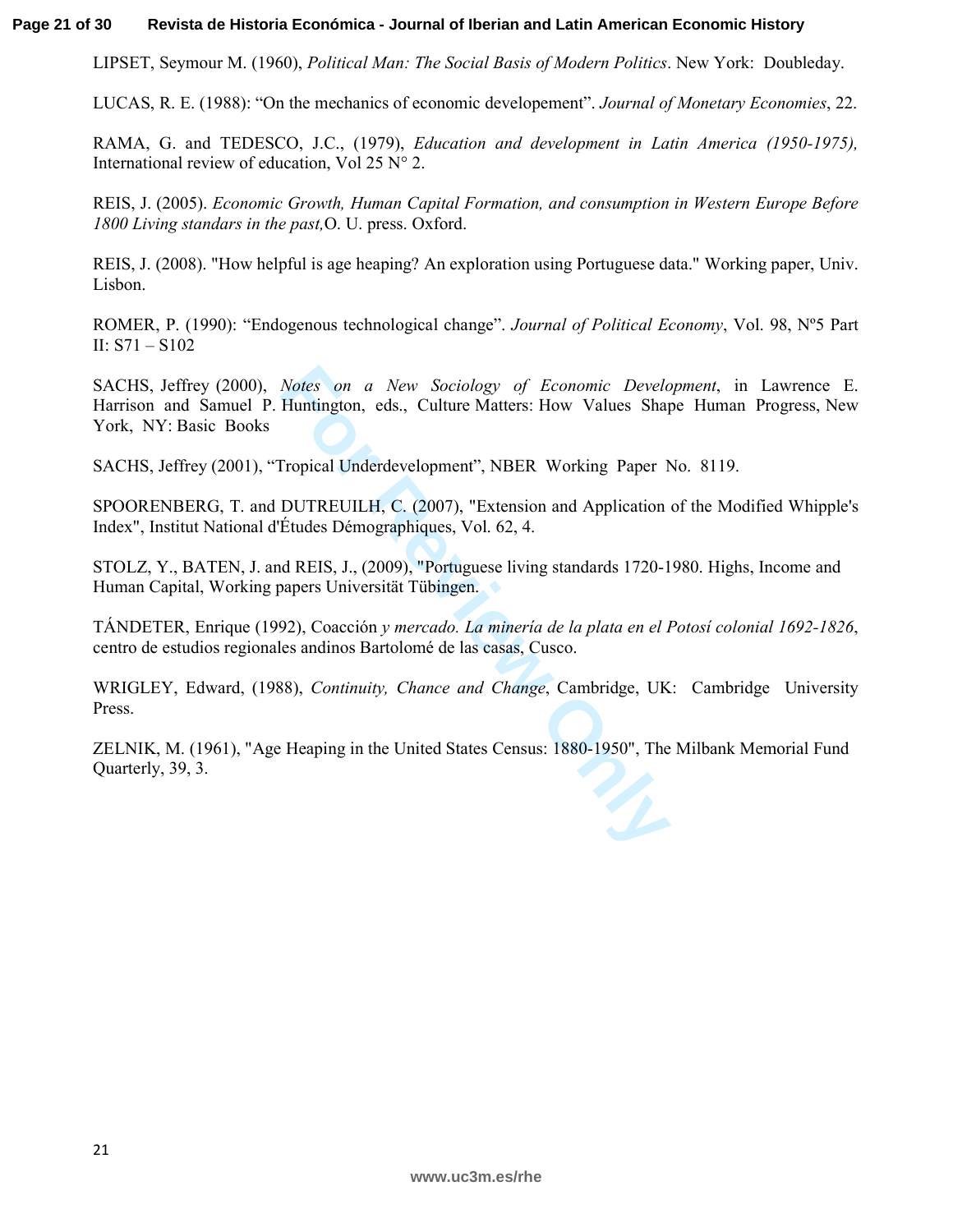9. Appendix

# **Appendix 1. Numeracy trends**



Source: familysearch.org



Source: familysearch.org



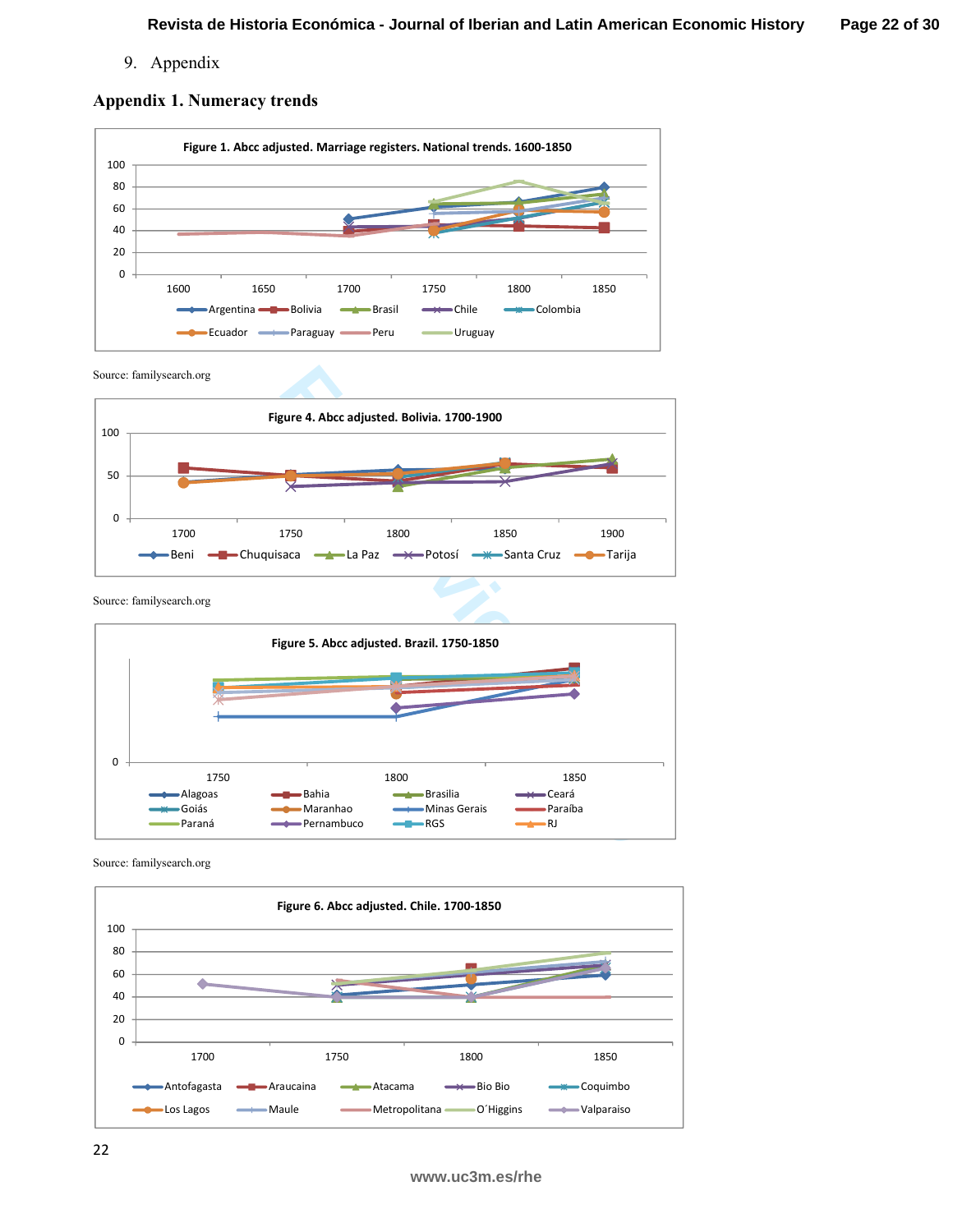### **Page 23 of 30 Revista de Historia Económica - Journal of Iberian and Latin American Economic History**

Source: familysearch.org



Source: familysearch.org







Source: familysearch.org



Source: familysearch.org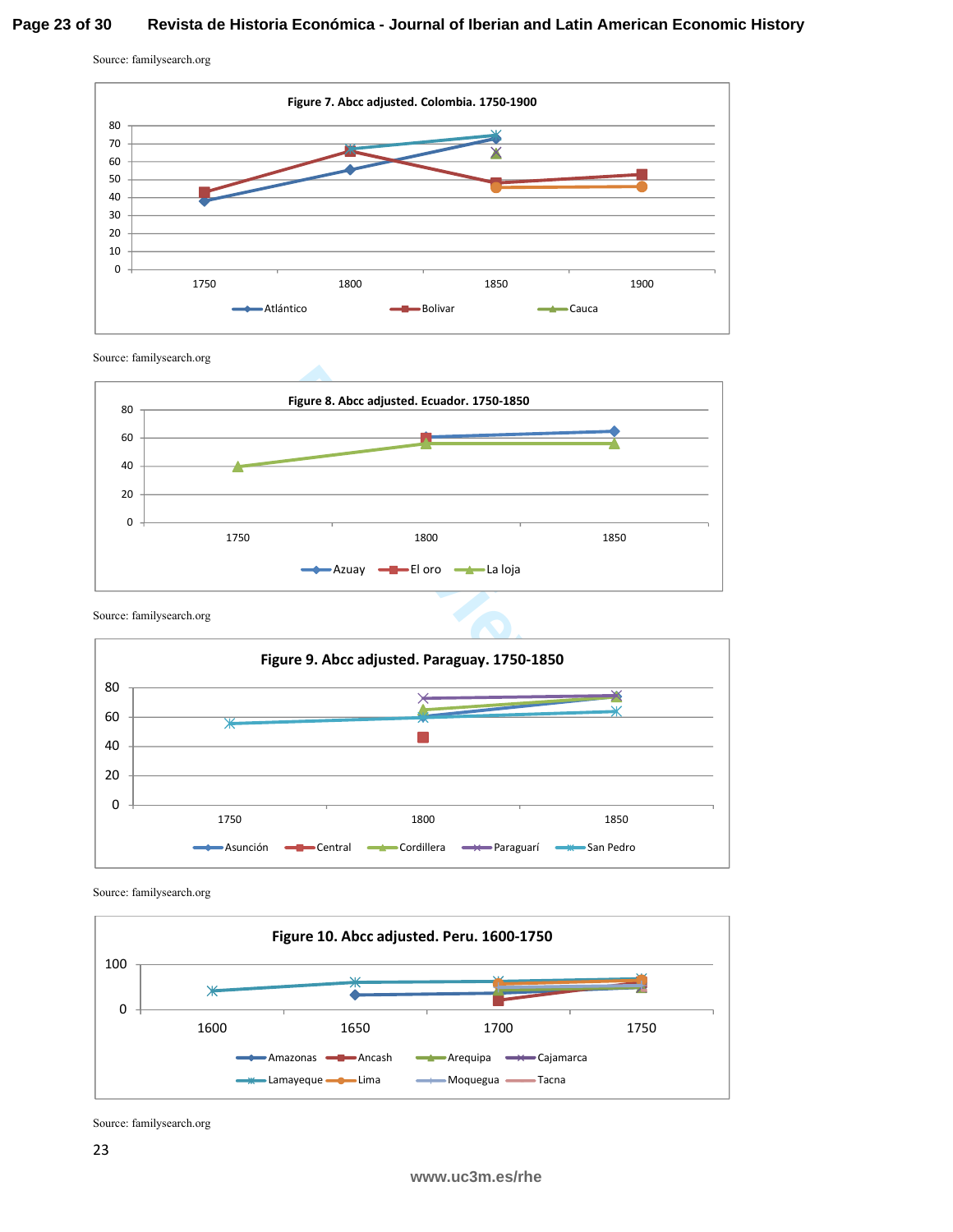Figure 11. ABCC per province. 1750 Figure 12. ABCC per province. 1800



Source: familysearch.org Source: familysearch.org Source: familysearch.org

Figure 13. ABCC per province. 1850



Source: familysearch.org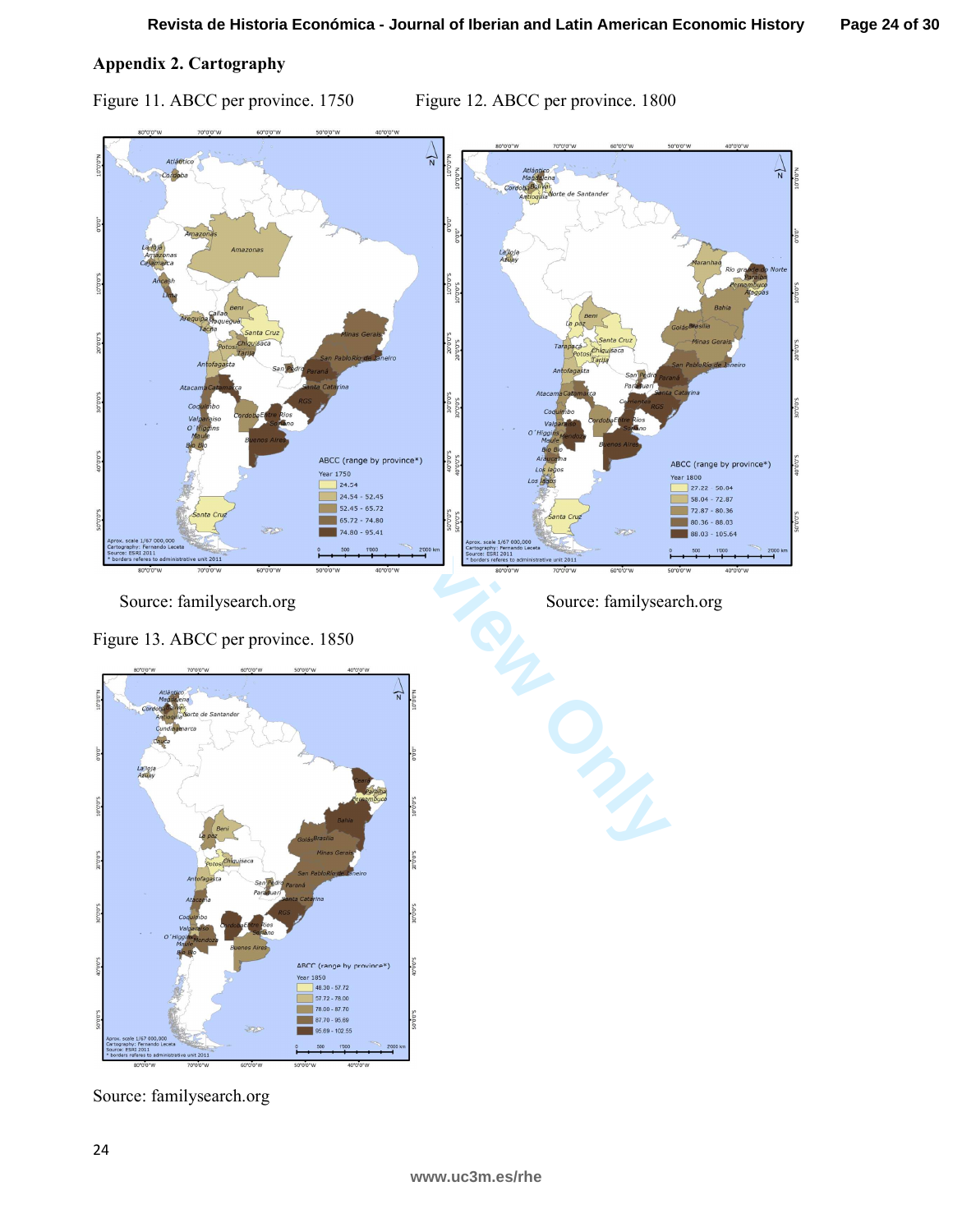### **Page 25 of 30 Revista de Historia Económica - Journal of Iberian and Latin American Economic History**

**Appendix 3. Inequalities on the human capital distribution** 



### **Appendix 4. Regressions**

| 0                 |                                        |                                                                                                                                  |      |                  |                              |           |          |           |
|-------------------|----------------------------------------|----------------------------------------------------------------------------------------------------------------------------------|------|------------------|------------------------------|-----------|----------|-----------|
|                   | 1650                                   | 1700                                                                                                                             | 1750 |                  | 1800                         | 1850      | 1900     |           |
|                   |                                        | -Argentina <del>- ■ B</del> olivia <del>- ▲ B</del> rasil - $\times$ - Chile - $\times$ Colombia - • Ecuador - - Paraguay - Peru |      |                  |                              |           |          |           |
|                   | Source: familysearch.org               |                                                                                                                                  |      |                  |                              |           |          |           |
|                   | <b>Appendix 4. Regressions</b>         |                                                                                                                                  |      |                  |                              |           |          |           |
|                   | Table 1. Sources                       |                                                                                                                                  |      |                  |                              |           |          |           |
| Variable          |                                        |                                                                                                                                  |      | <b>Source</b>    |                              |           |          |           |
|                   | Dependent: ABCC<br>Dependent GDP 2000  |                                                                                                                                  |      | Familysearch.org | World Development Indicators |           |          |           |
| <b>Historical</b> |                                        |                                                                                                                                  |      |                  |                              |           |          |           |
|                   | Log Pre colonial population density    |                                                                                                                                  |      |                  | Brhun and Gallego (2012)     |           |          |           |
|                   | Size of population in 1800             |                                                                                                                                  |      |                  | Mc Evedy and Jones (1978)    |           |          |           |
|                   | Size of population in 1850             |                                                                                                                                  |      |                  | Mc Evedy and Jones (1978)    |           |          |           |
|                   |                                        | Pre colonial activity mining (dummy by provinces)                                                                                |      |                  | Brhun and Gallego (2012)     |           |          |           |
|                   |                                        | Pre colonial activity plantation (dummy by provinces)                                                                            |      |                  | Brhun and Gallego (2012)     |           |          |           |
|                   | Early colonization (Dummy)             |                                                                                                                                  |      | Cole (1965)      |                              |           |          |           |
| Institutional     |                                        |                                                                                                                                  |      |                  |                              |           |          |           |
|                   | Land tenure syst. Plantation           |                                                                                                                                  |      | Cole (1965)      |                              |           |          |           |
|                   | Land tenure syst. Hacienda             |                                                                                                                                  |      | Cole (1965)      |                              |           |          |           |
|                   | Land tenure syst. Family farm          |                                                                                                                                  |      | Cole (1965)      |                              |           |          |           |
|                   | Land tenure syst. Shifting cultivation |                                                                                                                                  |      | Cole (1965)      |                              |           |          |           |
| Geographical      |                                        |                                                                                                                                  |      |                  |                              |           |          |           |
|                   | Average temperature (by provinces)     |                                                                                                                                  |      |                  | Brhun and Gallego (2012)     |           |          |           |
|                   | Total Rainfall (by provinces)          |                                                                                                                                  |      |                  | Brhun and Gallego (2012)     |           |          |           |
|                   | Altitud (by provinces)                 |                                                                                                                                  |      |                  | Brhun and Gallego (2012)     |           |          |           |
|                   | Absolute altitud (by country)          |                                                                                                                                  |      |                  | Mac Arthur and Sanchs (2001) |           |          |           |
|                   | Landlocked (by provinces)              |                                                                                                                                  |      |                  | Brhun and Gallego (2012)     |           |          |           |
|                   | Prop land 100 km sea (by country)      |                                                                                                                                  |      |                  | Mac Arthur and Sanchs (2001) |           |          |           |
|                   | Table 2. Summary statistics            |                                                                                                                                  |      |                  |                              |           |          |           |
| Variable          |                                        |                                                                                                                                  | Obs  |                  | Mean                         | Std. Dev. | Min      | Max       |
|                   | <b>Dependent variables</b>             |                                                                                                                                  |      |                  |                              |           |          |           |
| abcc              |                                        |                                                                                                                                  |      | 148              | 73,48                        | 18,12     | 21,00    | 111,00    |
| yppp              |                                        |                                                                                                                                  |      | 151              | 6.478,82                     | 3.777,48  | 1.244,53 | 19.820,19 |
| lyppp             |                                        |                                                                                                                                  |      | 151              | 8,60                         | 0,62      | 7,13     | 9,89      |
| <b>Historical</b> |                                        |                                                                                                                                  |      |                  |                              |           |          |           |
| log prepd         |                                        |                                                                                                                                  |      | 151              | 0,59                         | 1,51      | $-2,97$  | 4,61      |
| size1800          |                                        |                                                                                                                                  |      | 112              | 1,45                         | 0,59      | 0,50     | 2,50      |

| Variable                   | Obs | Mean     | Std. Dev. | Min      | Max       |
|----------------------------|-----|----------|-----------|----------|-----------|
| <b>Dependent variables</b> |     |          |           |          |           |
| abcc                       | 148 | 73,48    | 18,12     | 21,00    | 111,00    |
| yppp                       | 151 | 6.478,82 | 3.777,48  | 1.244,53 | 19.820,19 |
| lyppp                      | 151 | 8,60     | 0,62      | 7,13     | 9,89      |
| <b>Historical</b>          |     |          |           |          |           |
| log_prepd                  | 151 | 0.59     | 1,51      | $-2.97$  | 4,61      |
| size1800                   | 112 | 1,45     | 0.59      | 0.50     | 2,50      |
| 25                         |     |          |           |          |           |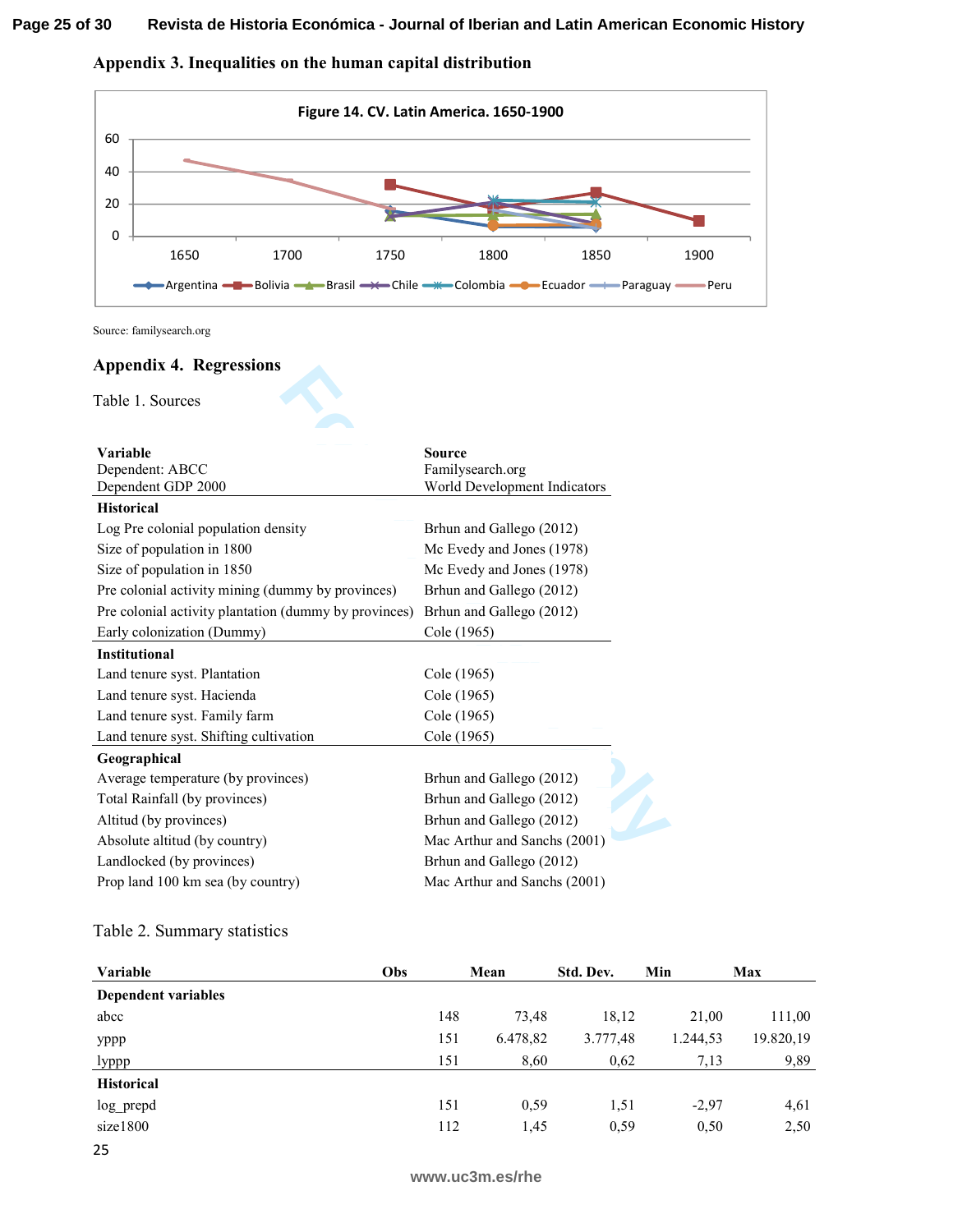# **Revista de Historia Económica - Journal of Iberian and Latin American Economic History**

**Page 26 of 30**

| size1850                                 | 111 | 3,26  | 2,56 | 0,80 | 7,25  |
|------------------------------------------|-----|-------|------|------|-------|
| early activity mining (dummy)            | 150 | 0,19  | 0,40 | 0,00 | 1,00  |
| early activity plantation (dummy)        | 150 | 0,11  | 0,32 | 0.00 | 1,00  |
| no early activity (dummy)                | 150 | 0,01  | 0,12 | 0,00 | 1,00  |
| early colonization (dummy)               | 152 | 0,14  | 0,35 | 0,00 | 1,00  |
| <b>Institutional variables</b>           |     |       |      |      |       |
| 1 hacienda (dummy)                       | 149 | 0.06  | 0,24 | 0.00 | 1,00  |
| 1 plantation (dummy)                     | 150 | 0,16  | 0,37 | 0,00 | 1,00  |
| 1 family (dummy)                         | 149 | 0,23  | 0.43 | 0.00 | 1,00  |
| $1$ shifting (dummy)                     | 150 | 0,05  | 0,21 | 0,00 | 1,00  |
| Geographical-Climate (control variables) |     |       |      |      |       |
| temp avg                                 | 151 | 18,69 | 5,11 | 7,23 | 28,90 |
| rainfall                                 | 151 | 1,41  | 2,87 | 0,00 | 25,40 |
| landlocked                               | 150 | 0,44  | 0,50 | 0,00 | 1,00  |
| altitud                                  | 151 | 0,76  | 1,12 | 0,00 | 4,41  |

# Table 3. Historical determinants of human capital

| altitud              |                                                   | 151        | 0,76                  | 1,12 | 0,00        | 4,41        |
|----------------------|---------------------------------------------------|------------|-----------------------|------|-------------|-------------|
|                      |                                                   |            |                       |      |             |             |
|                      | Table 3. Historical determinants of human capital |            |                       |      |             |             |
|                      | Model 1                                           | Model 2    | Model 3               |      | Model 4     | Model 5     |
| Estimation technique | Country fixed effects                             | <b>OLS</b> | Country fixed effects |      | <b>OLS</b>  | <b>OLS</b>  |
| Dependent variable   | abcc                                              | abcc       | abcc                  |      | abcc        | abcc        |
|                      |                                                   |            |                       |      |             |             |
| log prepd            | 1.33                                              | $-1.80*$   | $2.96*$               |      | $-0.14$     | $2.96*$     |
|                      | (0.276)                                           | (0.087)    | (0.085)               |      | (0.918)     | (0.085)     |
| mining               | 0.43                                              | 1.85       | 4.64                  |      | 0.66        | 4.64        |
|                      | (0.909)                                           | (0.629)    | (0.315)               |      | (0.873)     | (0.315)     |
| plantation           | $-3.58$                                           | 0.27       | $-10.70*$             |      | $-4.77$     | $-10.70*$   |
|                      | (0.474)                                           | (0.958)    | (0.077)               |      | (0.380)     | (0.077)     |
| earlycol             |                                                   |            | $-1.77$               |      | 2.53        | $-1.77$     |
|                      |                                                   |            | (0.675)               |      | (0.538)     | (0.675)     |
| size1800             |                                                   |            | 5.58                  |      | $-23.61***$ | 5.58        |
|                      |                                                   |            | (0.766)               |      | (0.007)     | (0.766)     |
| size1850             |                                                   |            | $-86.08**$            |      | 8.44***     | $-86.08**$  |
|                      |                                                   |            | (0.020)               |      | (0.000)     | (0.020)     |
| temp_avg             | $-0.56$                                           | $-0.30$    | 0.90                  |      | $-0.35$     | 0.90        |
|                      | (0.187)                                           | (0.362)    | (0.230)               |      | (0.288)     | (0.230)     |
| rainfall             | 0.29                                              | $0.88*$    | 0.27                  |      | 0.30        | 0.27        |
|                      | (0.524)                                           | (0.090)    | (0.581)               |      | (0.546)     | (0.581)     |
| landlocked           | $-2.01$                                           | 1.81       | $-6.24$               |      | $-1.37$     | $-6.24$     |
|                      | (0.569)                                           | (0.585)    | (0.164)               |      | (0.737)     | (0.164)     |
| altitud              | $-2.88$                                           | $-7.52***$ | 2.10                  |      | $-3.61*$    | 2.10        |
|                      | (0.143)                                           | (0.000)    | (0.530)               |      | (0.075)     | (0.530)     |
| Bolivia              |                                                   |            |                       |      |             | $-508.96**$ |
|                      |                                                   |            |                       |      |             | (0.017)     |
| Chile                |                                                   |            |                       |      |             | $-492.25**$ |
|                      |                                                   |            |                       |      |             | (0.018)     |
| Colombia             |                                                   |            |                       |      |             | $-470.51**$ |
|                      |                                                   |            |                       |      |             | (0.018)     |
| Ecuador              |                                                   |            |                       |      |             | $-564.66**$ |
| 26                   |                                                   |            |                       |      |             |             |
|                      |                                                   |            |                       |      |             |             |

### **www.uc3m.es/rhe**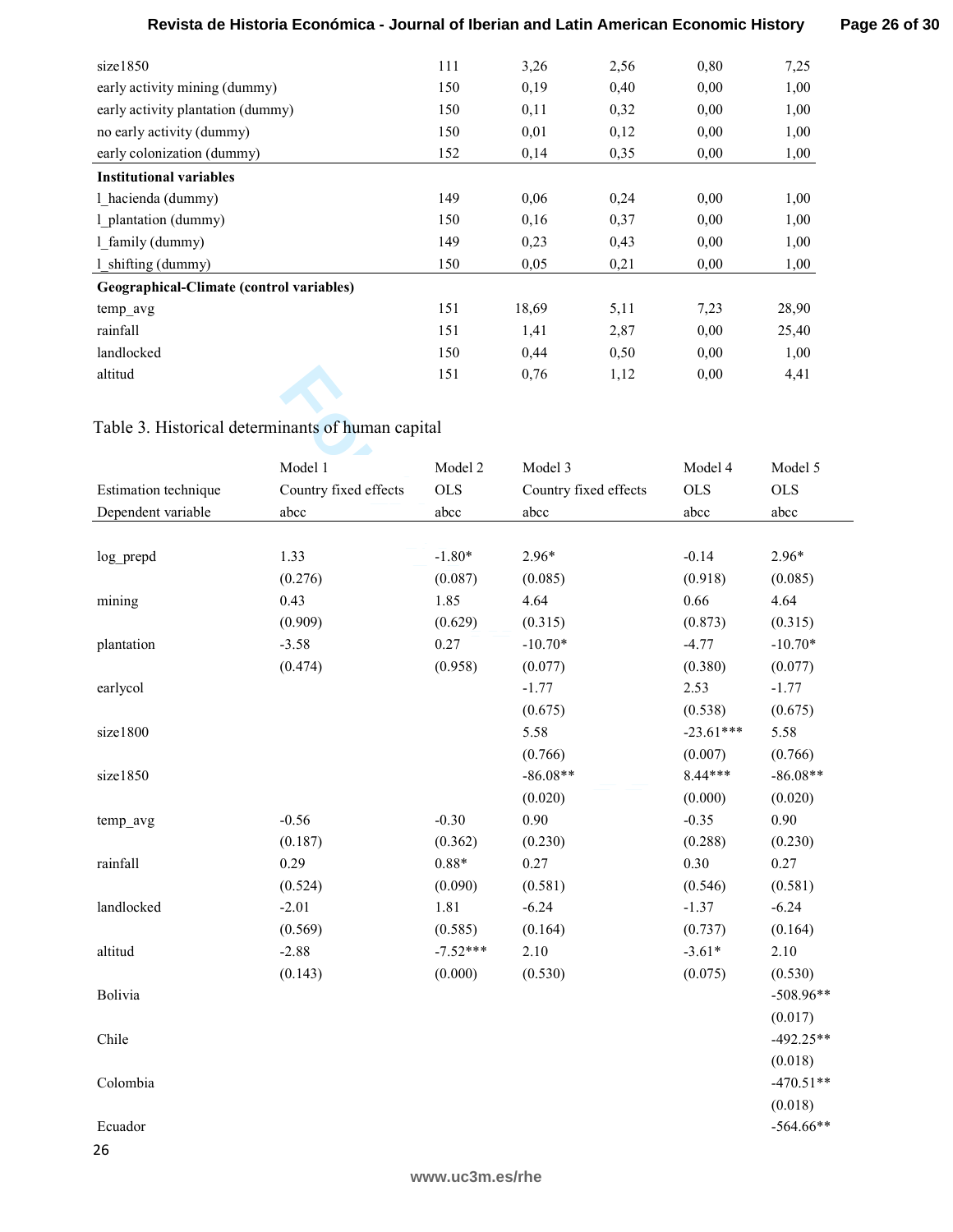### **Page 27 of 30 Revista de Historia Económica - Journal of Iberian and Latin American Economic History**

| Peru                    |                     |                     |                      |                       | (0.019)<br>$-480.80**$          |
|-------------------------|---------------------|---------------------|----------------------|-----------------------|---------------------------------|
| Paraguay                |                     |                     |                      |                       | (0.013)<br>$-36.73***$          |
| Uruguay                 |                     |                     |                      |                       | (0.000)<br>2.02                 |
| Constant                | 86.36***<br>(0.000) | 83.66***<br>(0.000) | 330.52***<br>(0.003) | $87.04***$<br>(0.000) | (0.830)<br>676.56***<br>(0.008) |
|                         |                     |                     |                      |                       |                                 |
| Observations            | 144                 | 144                 | 107                  | 107                   | 107                             |
| R-squared               | 0.04                | 0.21                | 0.11                 | 0.40                  | 0.47                            |
| Number of land (groups) | 9                   |                     | 6                    |                       |                                 |

# Table 4. Institutional determinants of Human capital

| Note: pval in parentheses *** p<0.01, ** p<0.05, * p<0.1<br>In Model 5 omitted country Argentina, omitted pre-colonial activity "no pre-colonial activity"<br>Table 4. Institutional determinants of Human capital |                           |            |                       |            |                |
|--------------------------------------------------------------------------------------------------------------------------------------------------------------------------------------------------------------------|---------------------------|------------|-----------------------|------------|----------------|
|                                                                                                                                                                                                                    | Model 1                   | Model 2    | Model 3               | Model 4    | Model 5        |
| <b>Estimation technique</b>                                                                                                                                                                                        | Fixed country effects OLS |            | Fixed country effects | OLS        | Random effects |
| Dependent variable                                                                                                                                                                                                 | abcc                      | abcc       | abcc                  | abcc       | abcc           |
|                                                                                                                                                                                                                    |                           |            |                       |            |                |
| I_hacienda                                                                                                                                                                                                         | $-6.11$                   | 5.47       | $-6.41$               | 1.40       | $-4.08$        |
|                                                                                                                                                                                                                    | (0.338)                   | (0.387)    | (0.333)               | (0.822)    | (0.521)        |
| I_plantation                                                                                                                                                                                                       | $-1.53$                   | $11.81***$ | $-0.98$               | 11.84**    | 1.91           |
|                                                                                                                                                                                                                    | (0.725)                   | (0.004)    | (0.852)               | (0.018)    | (0.705)        |
| I_family                                                                                                                                                                                                           | 4.17                      | $16.27***$ | 3.02                  | $11.25***$ | 5.33           |
|                                                                                                                                                                                                                    | (0.292)                   | (0.000)    | (0.471)               | (0.005)    | (0.179)        |
| temp_avg                                                                                                                                                                                                           |                           |            | $-0.33$               | $-0.43$    | $-0.47$        |
|                                                                                                                                                                                                                    |                           |            | (0.536)               | (0.294)    | (0.335)        |
| rainfall                                                                                                                                                                                                           |                           |            | 0.22                  | 0.69       | 0.31           |
|                                                                                                                                                                                                                    |                           |            | (0.613)               | (0.155)    | (0.477)        |
| landlocked                                                                                                                                                                                                         |                           |            | $-2.13$               | $7.51***$  | $-0.10$        |
|                                                                                                                                                                                                                    |                           |            | (0.579)               | (0.025)    | (0.979)        |
| altitud                                                                                                                                                                                                            |                           |            | $-2.20$               | $-6.79***$ | $-3.62*$       |
|                                                                                                                                                                                                                    |                           |            | (0.329)               | (0.000)    | (0.079)        |
| Constant                                                                                                                                                                                                           | 73.04***                  | $67.41***$ | 81.96***              | 78.00***   | 84.82***       |
|                                                                                                                                                                                                                    | (0.000)                   | (0.000)    | (0.000)               | (0.000)    | (0.000)        |
| Observations                                                                                                                                                                                                       | 144                       | 144        | 141                   | 141        | 141            |
| R-squared                                                                                                                                                                                                          | 0.03                      | 0.15       | 0.04                  | 0.27       |                |
| Number land (gropus)                                                                                                                                                                                               | 9                         |            | 9                     |            | 9              |

Note: pval in parentheses \*\*\* p<0.01, \*\* p<0.05, \* p<0.1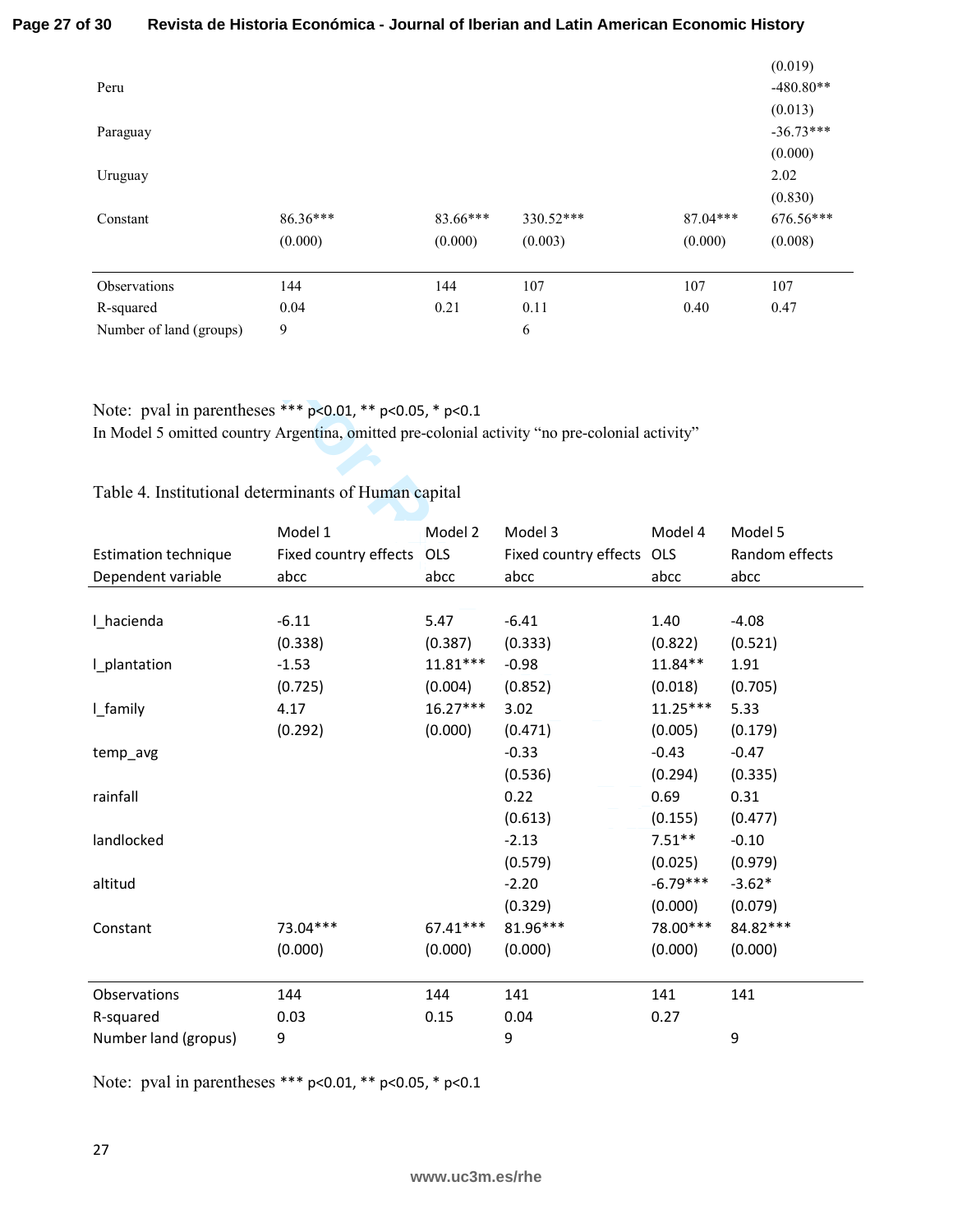# Table 5. Determinants of current GDP

|                             | Model 1               | Model 2   | Model 3               | Model 4    | Model 5               | Model 6        |                   |
|-----------------------------|-----------------------|-----------|-----------------------|------------|-----------------------|----------------|-------------------|
| <b>Estimation technique</b> | Country fixed effects | OLS       | Country fixed effects | OLS        | Country fixed effects | Random effects |                   |
| Dependent variable          | Log GDP               | Log GDP   | Log GDP               | Log GDP    | Log GDP               | Log GDP        | Note: pval in     |
|                             |                       |           |                       |            |                       |                | parentheses       |
| abcc                        | $-0.00$               | $0.01***$ | $-0.00$               | 0.00       | $-0.00$               | 0.00           | *** $p<0.01$ , ** |
|                             | (0.997)               | (0.004)   | (0.717)               | (0.774)    | (0.689)               | (0.904)        | p<0.05, *         |
| I_hacienda                  |                       |           |                       |            | $-0.16$               | 0.19           | p<0.1             |
|                             |                       |           |                       |            | (0.417)               | (0.343)        |                   |
| I_plantation                |                       |           |                       |            | $-0.43***$            | 0.02           |                   |
|                             |                       |           |                       |            | (0.009)               | (0.917)        |                   |
| I_family                    |                       |           |                       |            | $-0.19$               | 0.03           |                   |
|                             |                       |           |                       |            | (0.148)               | (0.819)        |                   |
| temp_avg                    |                       |           | $-0.02*$              | $-0.04***$ | $-0.01$               | $-0.04***$     |                   |
|                             |                       |           | (0.099)               | (0.000)    | (0.748)               | (0.001)        |                   |
| rainfall                    |                       |           | $-0.01$               | $-0.01$    | $-0.01$               | $-0.00$        |                   |
|                             |                       |           | (0.281)               | (0.653)    | (0.443)               | (0.802)        |                   |
| landlocked                  |                       |           | $0.18*$               | $-0.10$    | 0.08                  | $-0.09$        |                   |
|                             |                       |           | (0.098)               | (0.272)    | (0.487)               | (0.399)        |                   |
| altitud                     |                       |           | $-0.17***$            | $-0.34***$ | $-0.11$               | $-0.34***$     |                   |
|                             |                       |           | (0.003)               | (0.000)    | (0.102)               | (0.000)        |                   |
| Constant                    | $8.61***$             | $8.03***$ | $9.13***$             | $9.62***$  | 8.98***               | $9.71***$      |                   |
|                             | (0.000)               | (0.000)   | (0.000)               | (0.000)    | (0.000)               | (0.000)        |                   |
| Observations                | 147                   | 147       | 145                   | 145        | 141                   | 141            |                   |
| R-squared                   | 0.00                  | 0.05      | 0.09                  | 0.36       | 0.14                  |                |                   |
| Number of land              | 9                     |           | 9                     |            | 9                     | 9              |                   |